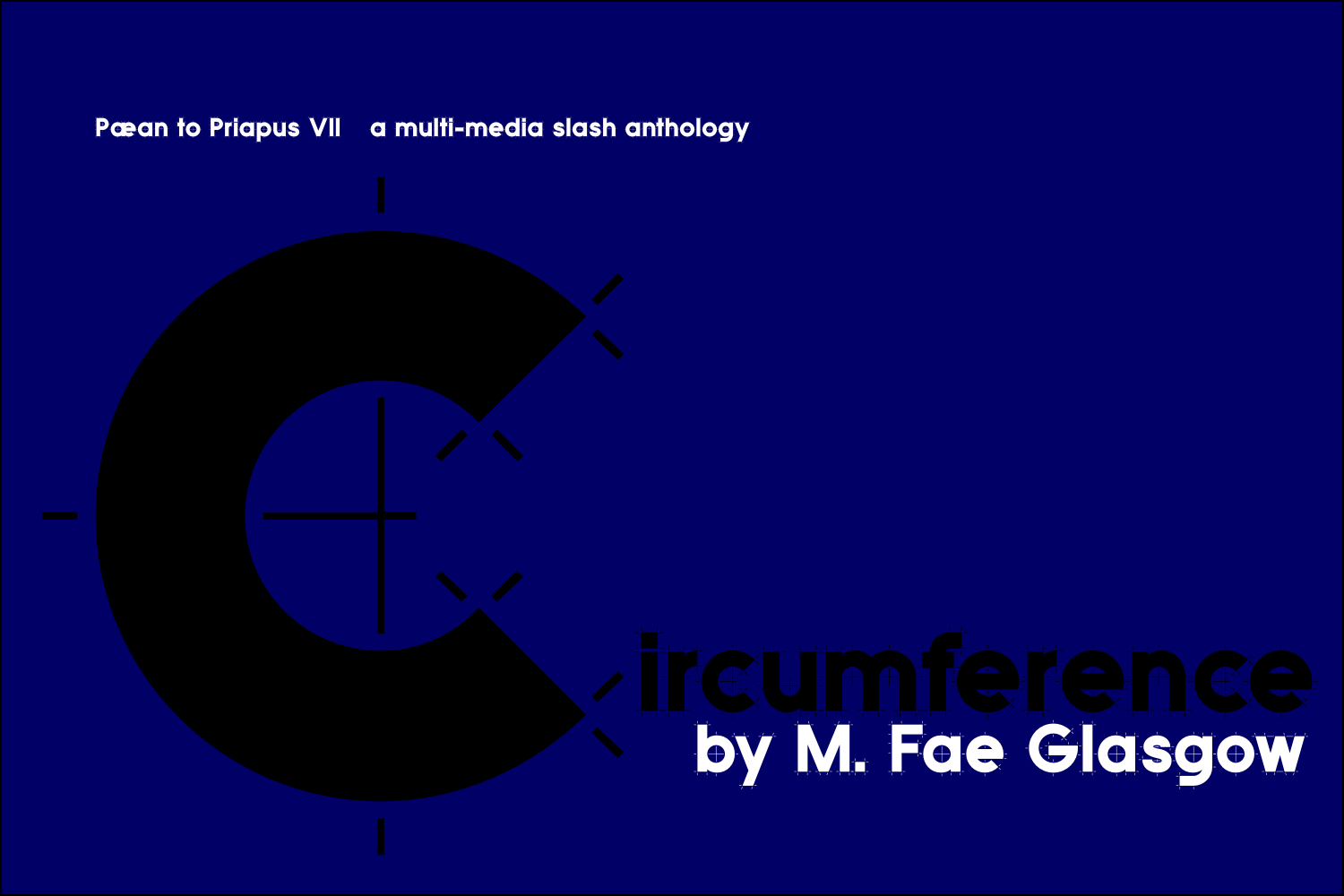



**One of the subgenres in** *The Phantom Menace* **(and other fandoms!) is forcing Our Two Guys to engage in sex to atone for something, or save something/someone/themselves, or maintain their cover, or fulfill local religious requirements—the list of excuses is endless, and the descriptions of Our Two Guys doing the deed are luscious. But…what's it like from the other side? What's it like to be part of the group that's requiring these two guys to perform the ritual or prove the goodness of their intentions? What's it like to be like slash fans—the ones watching Our Two Guys actually doing it?**

 $\circledcirc$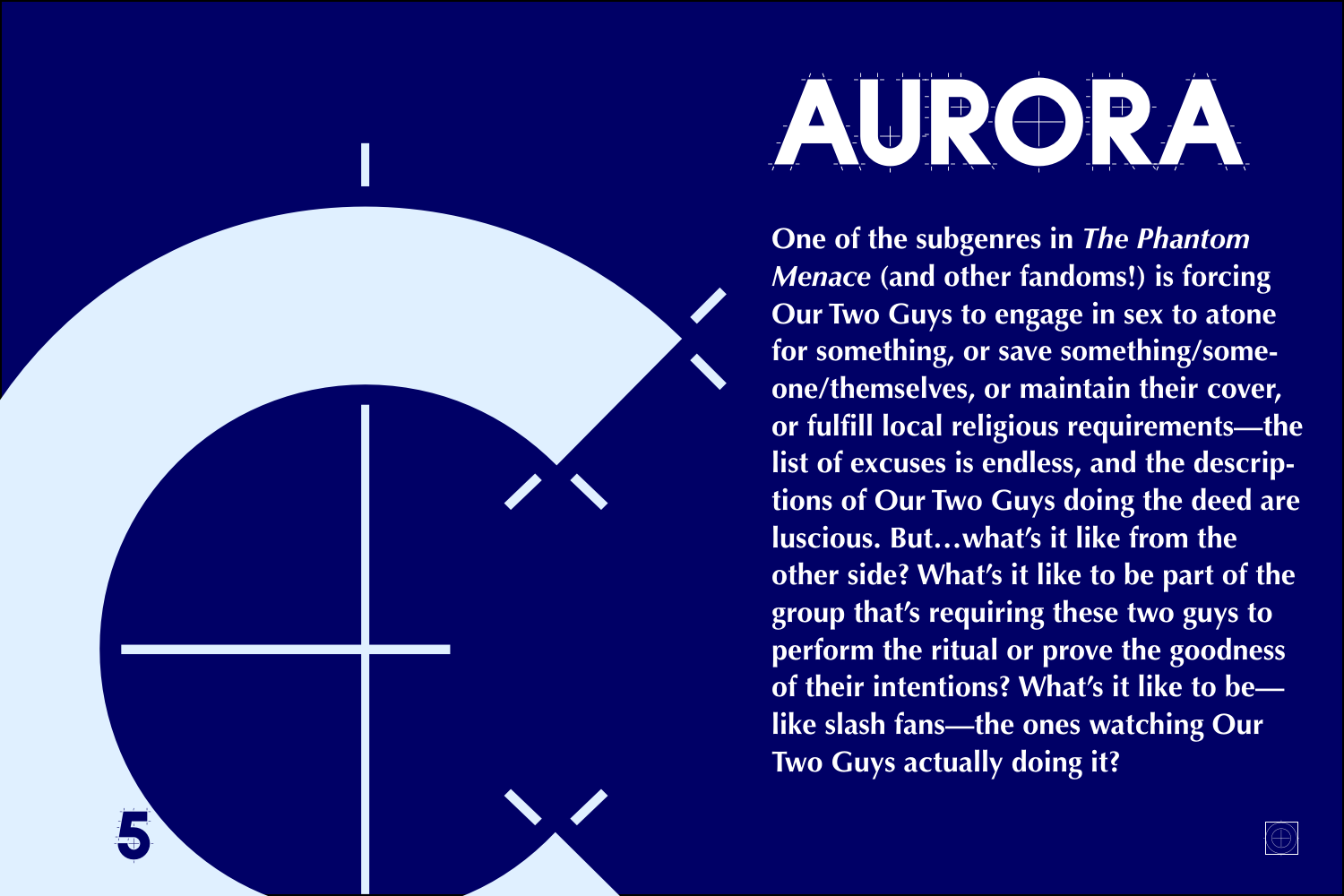# <span id="page-2-0"></span>**Contents**<br> **Contents**<br> **Contents**<br> **Contentist**<br> **Contentist**<br> **Contentist**<br> **Contentist**<br> **CONTANY CONTEX CONTEX CONTEX CONTEX CONTEX CONTEX CONTEX CONTEX CONTEX CONTEX CONTEX CONTEX CONTEX CONTEX CONTEX CONTEX CONTEX C Contents Introduction** Aurora **(Q/O)** Identikit **(F/K)** Padawan Talks **(Q/O)** Status Quo **(Sk/M)** The Lie **(Q/O)** Coming Clean **(F/V)** I Was Just… **(Q/O)** Seems Like Old Times **(F/K)** Honor Bound **(Q/O)** Outage **(F/K)**

# IF THEY STOOD

any chance at all of getting out of this mess with their skins intact and their necks unbroken, then they had to do this.

If they stood the slightest chance of getting a warning back to the Council about what was really going on behind the honeyed words of diplomatic emissaries and requests for more time to discuss 'trade options,' then they had to do this.

If they wanted to learn and reveal the truth about this rogue band of Force Sensitives masquerading as 'simple' merchants and traders forming a 'Trade Union' to give honest merchants an alternative to the Trade Federation, then they had to do this. If they wanted to save the Jedi Order itself, they had to do this. And if they wanted to know each other, just once, without penalty, then they had to do this.

# There were brothels where less sex was going on.

In the main hall, our communal dinner had long since degenerated into the nights' usual activity, one person's lust all it ever took to start the chain-reaction, when we were of a mind to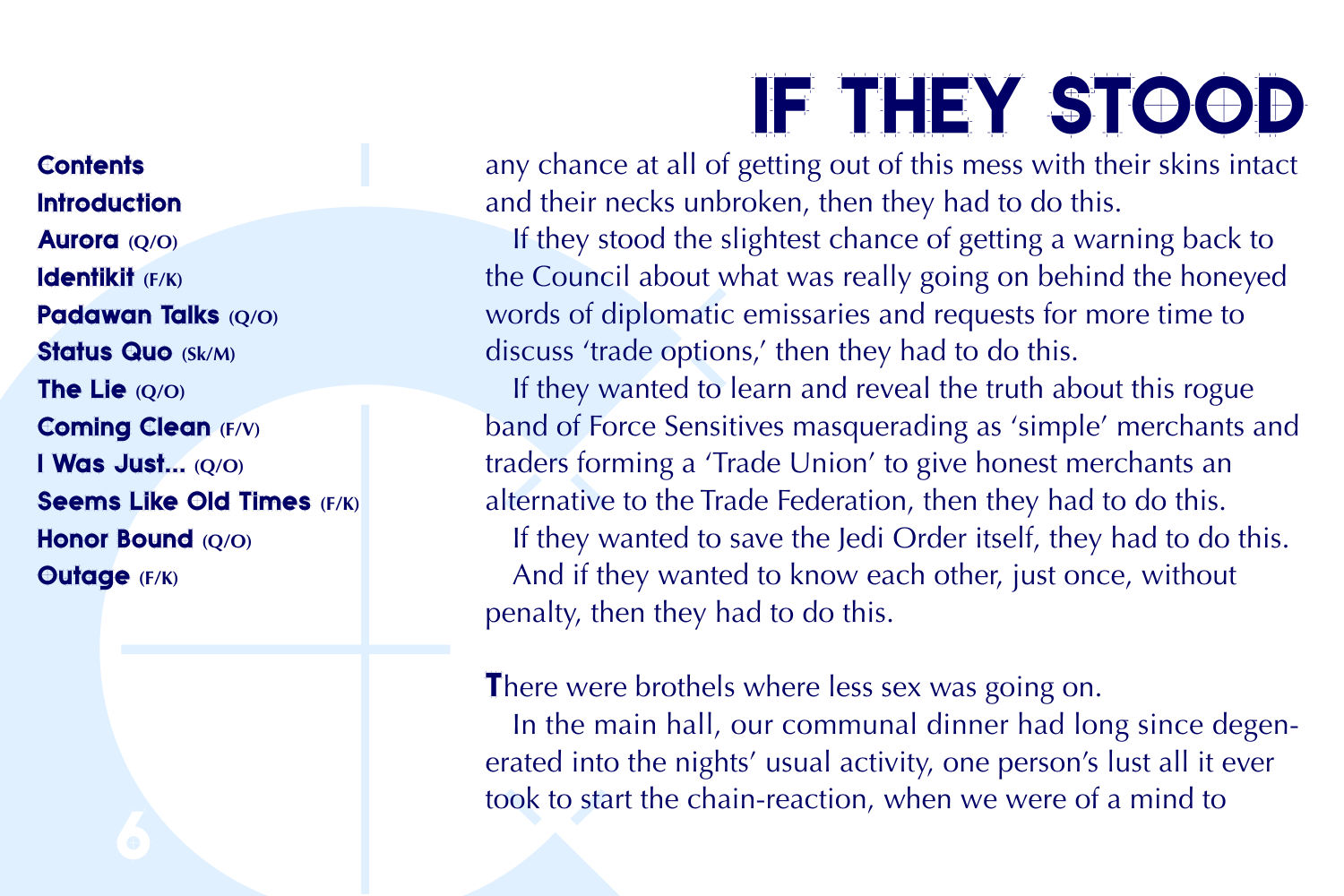**Story Beginning** indulge and when indulgences wouldn't distract us from our ultimate goal or short-term safety. Tonight, it'd begun right there at the head table, Sofica snarling as she grabbed one of the officers standing behind her. Right there on the table, she started on him, not even bothering to strip him all the way before spreading his legs and shoving her fingers into him.

**Story Beginning**<br>
indulge and when<br>
ultimate goal or st<br>
the head table, So<br>
standing behind h<br>
not even bothering<br>
legs and showing legs<br>
You could tell f<br>
new around here<br>
ones, two applice<br>
of these arrogant<br>
ones, the You could tell from the reactions to that exactly who was new around here and who wasn't. The only completely new ones, two applicants (none of us could consider calling either of these arrogant men 'supplicants'), those new, unsponsored ones, they gaped. Gasped, actually, judging by the look S'eve gave the fair-haired one. Or maybe S'eve was just looking, as so many of us were. The curiosity rippled through the room, and S'eve answered: gasping, and looking, both.

It's not often we get a new face, after all, and two new faces, attached to bodies such as those…well, who could blame us for wanting them?

Especially with the Force so strong in both of them. No aphrodisiac better than the tang and tingle of the Force, for us. To feel that against our skin, licking along the pleasure centers of body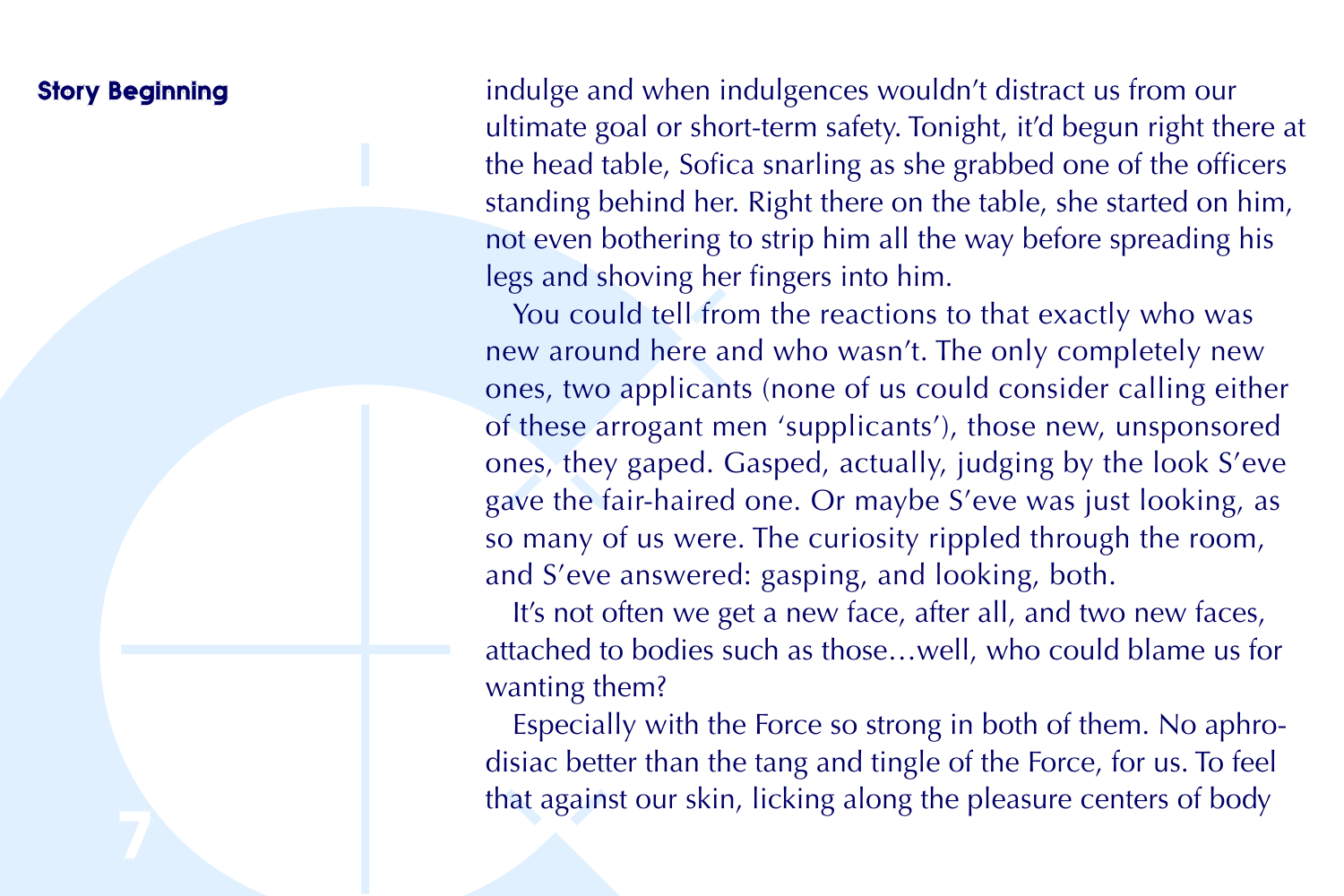**Story Beginning**<br>
and brain—what computed why mundanes even the chore of process of the chore of process Someone shudder<br>
what it must be like<br>
of mind or spirit of<br>
dead.<br> [C](#page-2-0)old, and clamm<br>
room of us made top table, wher **Story Beginning** and brain—what could be better than that? We wonder, often, why mundanes even bother with coupling for anything other than the chore of procreation, when all they can feel is the body. Someone shuddered at that—and we all shared the image of what it must be like to couple like mundanes, without the touch of mind or spirit or Force: it would be like coupling with the dead.

Cold, and clammy, and the feel of that shivering through the room of us made us turn, chilled, to the burning flares up at the top table, where Sofica was taking her pleasure and filtering it through to us, and the two unsponsored ones were staring.

Of course, it was the strength of the Force in them that had roused our first suspicions—and the way it was tamed.

Only Jedi were fools enough to tame the Force, to take the fire of it and turn it into nothing more than a banked glow.

So the wonderings had begun within seconds of the two of them appearing in our midst. How had they got in, how had they bypassed both guards and security—the Force, obviously, and a powerful amount of it and even more training, for we hadn't even felt them coming. But the *why* was even more suspect. If they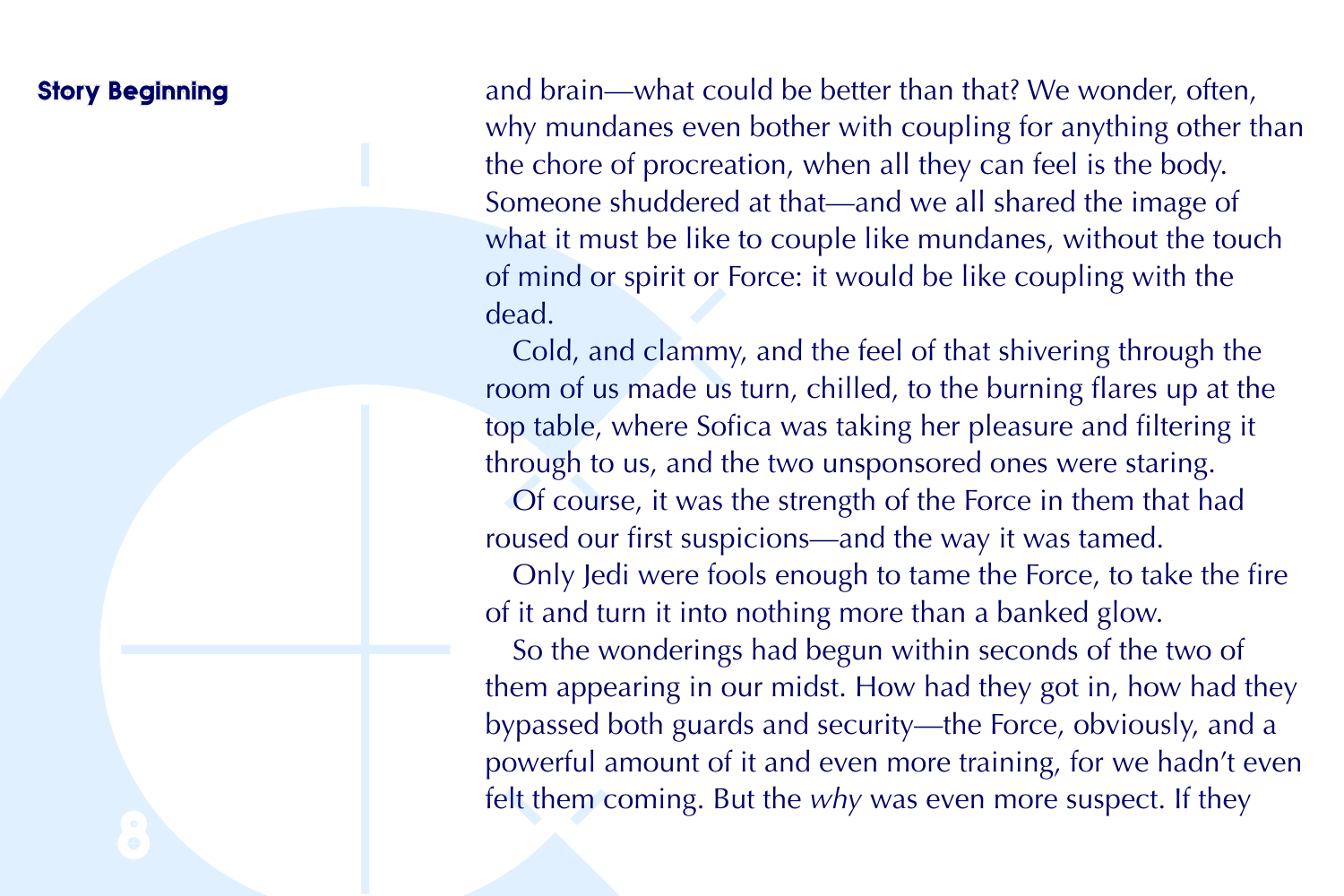**Story Beginning** were what they claimed to be, why not just knock on the front door the way other rogue Sensitives and unlicensed telepaths did? And why were they without sponsors, without contacts, without a history?

> Oh, we had much cause for suspicion, no two ways about that. But most of all, though, it was the two of them themselves. They smelled of Jedi.

They stank of enforced serenity and repression, of natural desires buried alive until they suffocated, of pretentious selfrighteousness.

Enough, in here, with us, to get them killed, usually. But…

But with these two, there was more.

**Story Beginning**<br>
were what they cl<br>
door the way othe<br>
And why were the<br>
history?<br>
Oh, we had mu<br>
But most of all, the<br>
They smelled of<br>
They stank of er<br>
desires buried aliverighteousness.<br>
Enough, in here<br>
But...<br>
But They carried the carrion stench of the Jedi, yes, but they also reeked of fear. Not of us, no, they all but sneered at an upstart band of rogue Sensitives in our unconvincing finery and tell-tale poor manners, communal dinner slipping rapidly into circle mind-fuck. They couldn't know what we were planning for the Jedi and the Trade Federation both— and even if they knew, what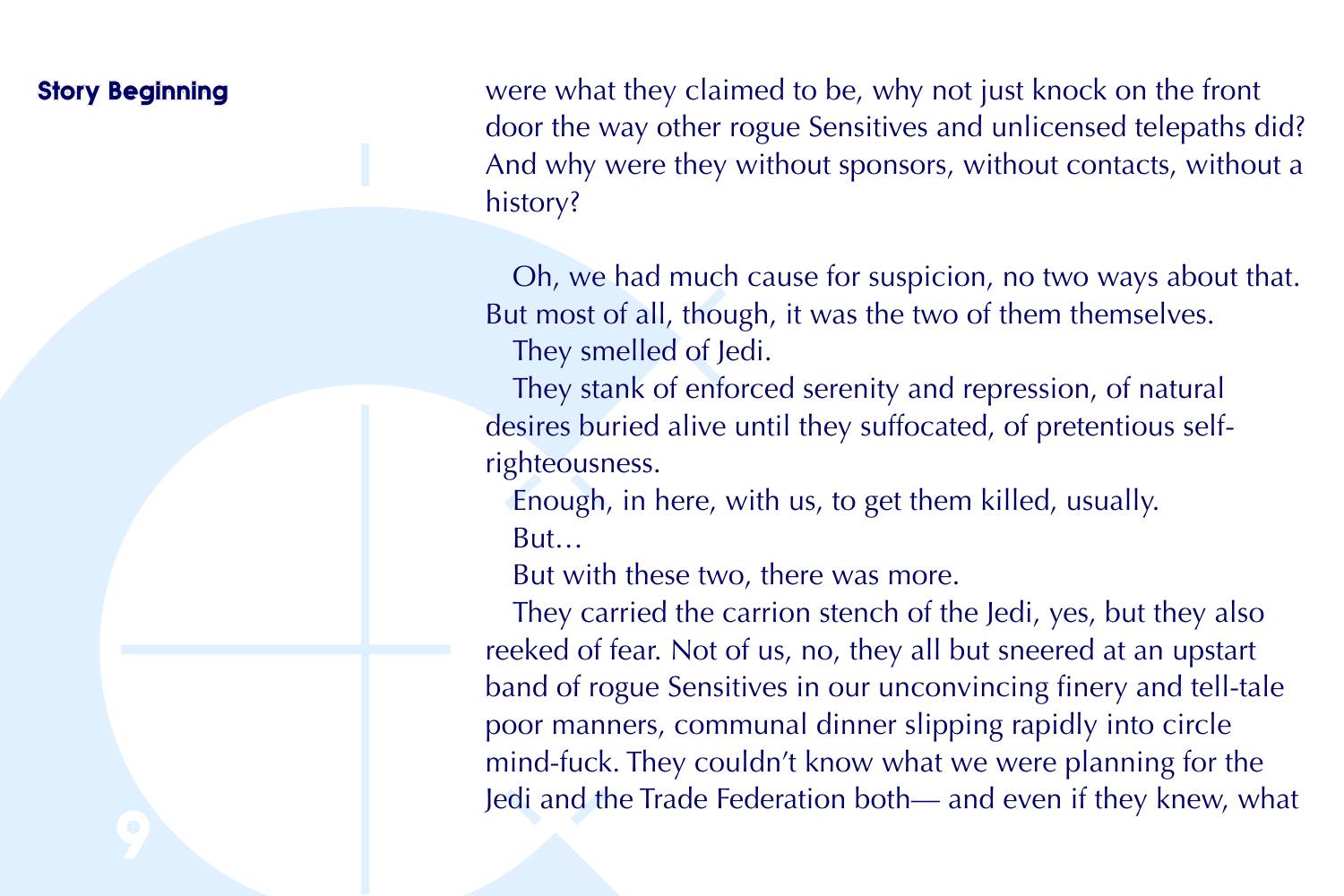**Story Beginning**<br> [C](#page-2-0)our few telepaths<br>
until they found at<br>
against being read<br>
couldn't do much<br>
from our unsponses<br>
read our friends or<br>
For there they st<br>
Sensitives, obscure<br>
Why? The quest<br>
as they used our v<br>
come th **Story Beginning** would two Jedi think they had to fear from untrained Sensitives? Our few telepaths knew how to shield—how else had they survived until they found and joined and became Us?—but shielded against being read, they couldn't read much in return: they couldn't do much more than garner impressions and vague feelings from our unsponsored…guests. But even without telepathy to read our friends or foes, we could read enough to be interested. For there they stood, perfect pictures of serenity, but to Sensitives, obscured by a cloud of fear as thick as fog.

Why? The question buzzed through us, our telepaths quivering as they used our web of links to allow the question to leap from one of us to the next, a rising need—jittering fear, old and new memories of persecution, of boots echoing in the night: willowy waves of soothing, soothing, calming, belonging—to find the answer to what could make Jedi fear.

It was Jitar who noticed it, something that was enough to postpone their deaths at least. Nothing much, just a detail, but Jitar always had a fetish for hair, and Jitar, his Gift strong enough to bind us all, let us all see how there, amongst the softened ends of hair in need of a trim, there were two raw patches, bristly and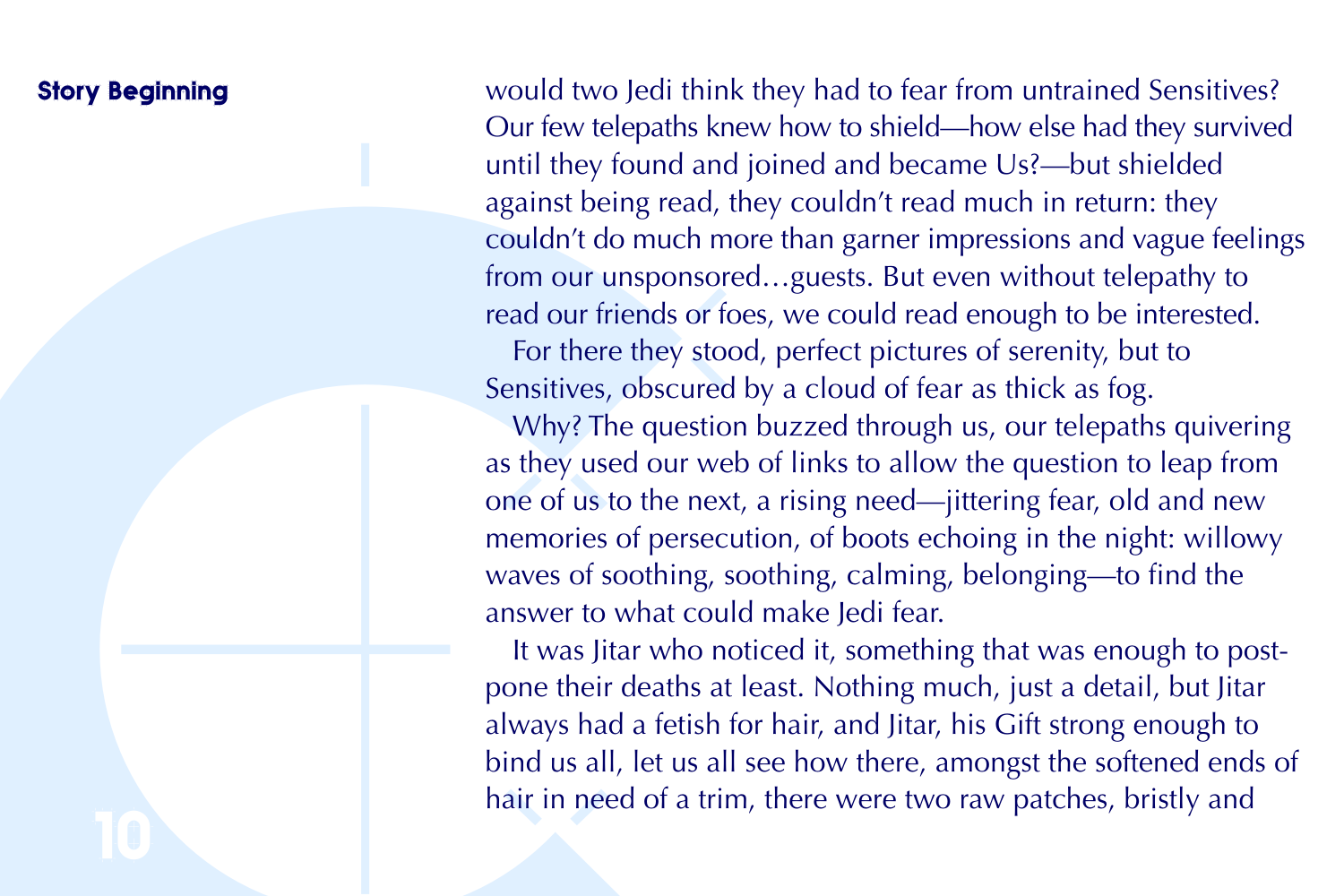**Story Beginning** sharp-edged, surely newly cut, we all agreed with him. One, at the back of the head, could be anything, but combined with the other, that tiny patch only Jitar would've noticed, behind the right ear…

> Oh, yes, they smelled of Jedi repression. And one had been but recently, a padawan.

The other carried himself like a master.

And they smelled of fear, the fear of wanting.

We talked amongst ourselves then, of course, not that the applicants would be able to hear us: untrained though most of us were when we came here, Sofica made sure we learned shielding, and learned it well, telepaths and Sensitives alike.

Story Beginning<br>the back of the heads of the heads of the heads of the heads of the heads of the heads of the heads of the contribution of the control of the control of the properties of the properties of the talked amore Our new applicants were either spies, or that rarest of creatures, rogue Jedi. We're not fools; we don't believe in rogue Jedi masters, though we have every reason to believe in rogue Jedi padawans. But if they were master and padawan, then it would make sense for them to run.

For we could all taste it, the hunger, the want, the *need* between them.

And we could see it.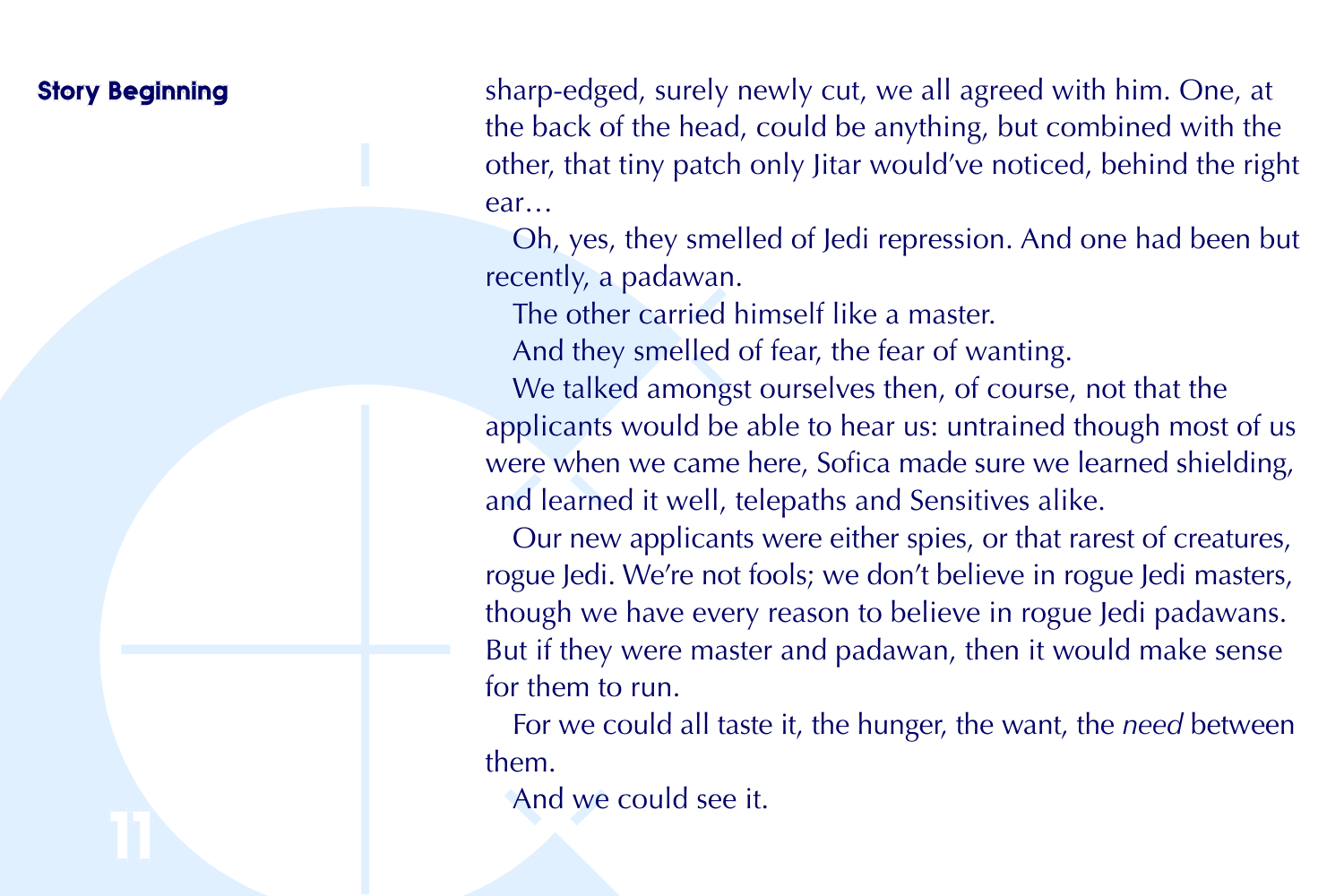**Story Beginning** Impossible, even for us, to tell which of them wanted more and which of them feared more.

> There is no passion, there is serenity, the poor bastards're taught from the crèche on up. There is no emotion, there is the Force.

> And our two maybe-Jedi were ripping up their Code every time they looked at each other.

**Story Beginning**<br>
Impossible, ever<br>
and which of then<br>
There is no pass<br>
from the crèche or<br>
And our two ma<br>
they looked at each<br>
If that's what wa<br>
damned Order work<br>
and heard, horror<br>
shunned. Ourselver<br>
or punishment, If that's what was going on between them, then their stupid damned Order would have a hissy fit—there were tales everyone had heard, horror tales of expulsion, of separation and being shunned. Ourselves, we would torture mundanes for information or punishment, but for one of our own, the worst we could do was shun them.

Can the mundanes even begin to imagine what it is to be Gifted, and be made utterly alone? And to *feel* it—in your soul, in your aching bones—as people turn from you?

We all feel at the ripple spread through the room as the mere thought of it passes through us; the moments of stillness, of touching stopping, and after the touch of cold fear, feel the way we drive the chill away. No better way to fight off a chill than with hugging a bit of fire, right?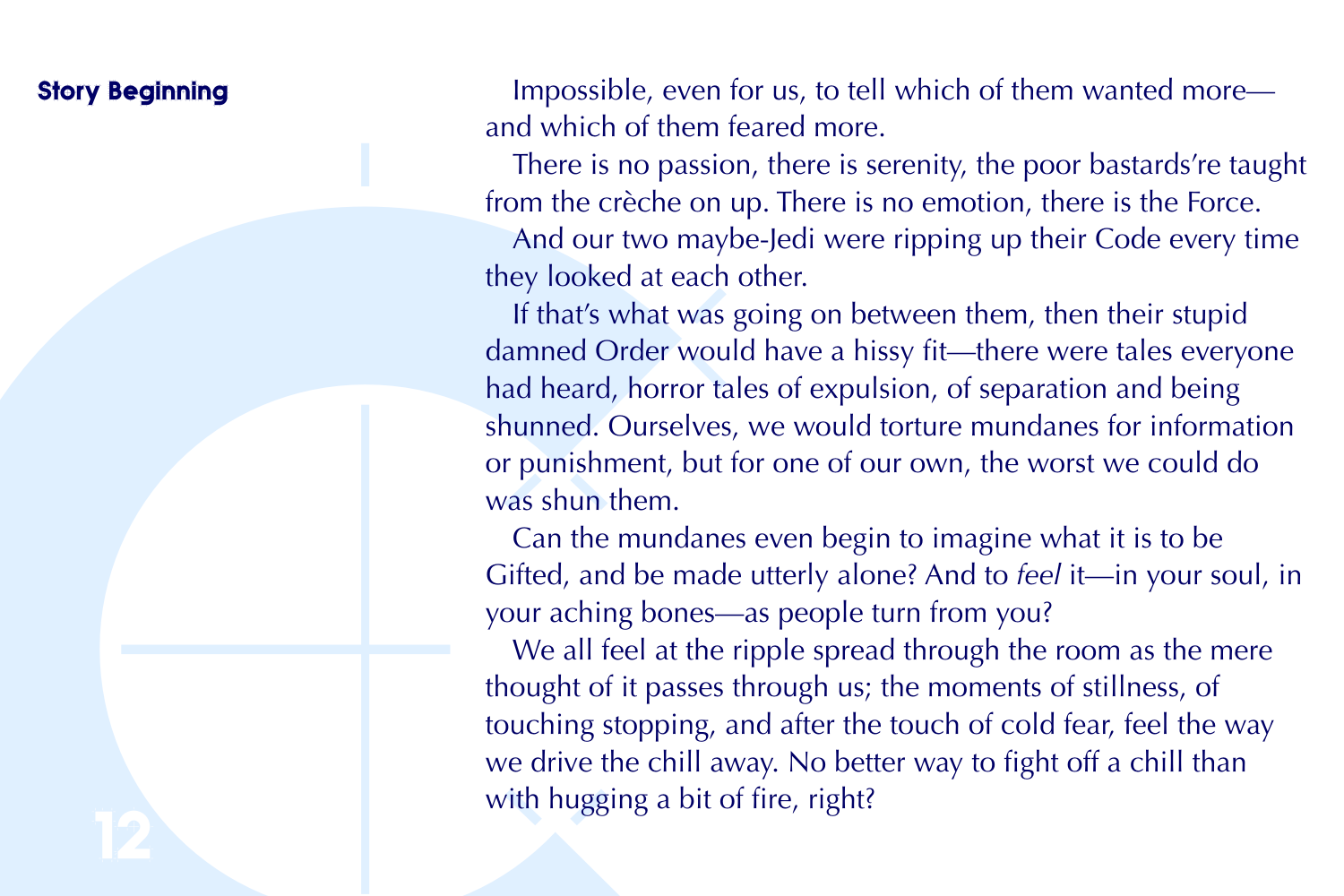**Story Beginning** But we look, now, at our two applicants, sitting still as statues at the High Table, not looking at each other.

As if we can't feel the hunger between them.

**Story Beginning**<br>
at the High Table,<br>
as if we can't fe<br>
some of us can<br>
the Force so contr<br>
beside the need. E<br>
ledi. The Force tell<br>
idiots all but wors<br> [C](#page-2-0)ode, Council, pe<br>
recoiling in horro<br>
to the Dark.<br>
It's almost Some of us can see it, and Gift the rest of us with the image: the Force so controlled and harnessed inside them, right there beside the need. Entangled in it, maybe, which must be hell for Jedi. The Force telling them to do one thing—and the pathetic idiots all but worship their midichlorian parasites—and their Code, Council, peers, inhibitions and Dark Times-traditions recoiling in horror and telling them not to do it on pain of falling to the Dark.

It's almost enough to make us feel sorry for them.

Yes—look, there, Jitar is approaching, and who'd ever have expected Jitar to be so subtle?

Not that it's working: the younger applicant just pulled away. Or maybe it did work: pulling away from Jitar bumped him into the near-Wookiee at his side.

Oh, we all felt that jolt of desire!

Even with things already well into the usual fun, we all felt that, a hot thrill like a blaster bolt just missing.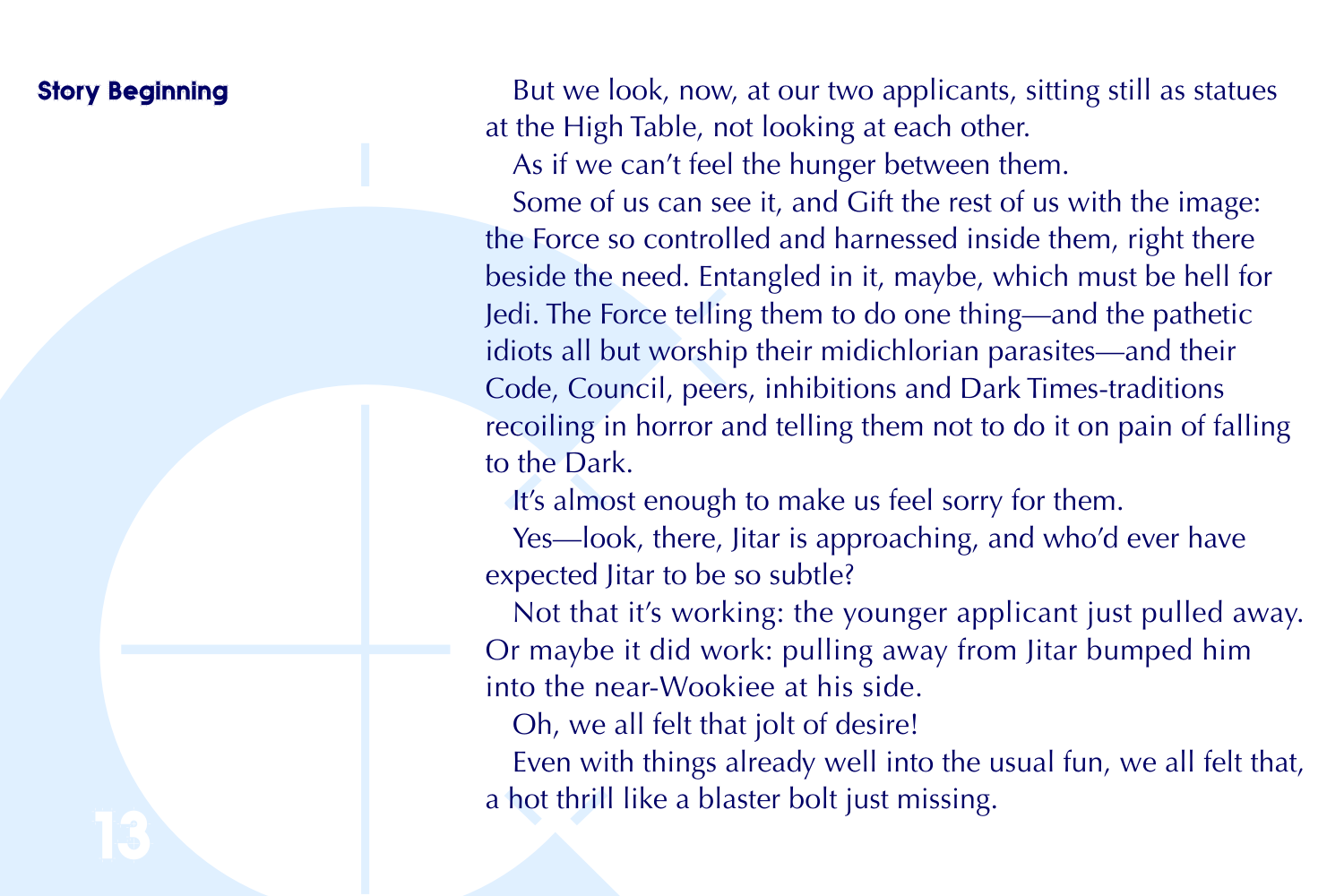**Story Beginning** Tonight, it had been Sofica who had made the first move to sex-play, but it had been the hunger of those two men that had truly started it.

But they haven't joined us. Not yet.

Even though we can all taste their hunger on our tongues and in our bellies, they're still sitting there.

Sofica's looking at them, and we can hear her doubts; she's going to test them again, and then we'll have our answer.

Story Beginning<br>
sex-play, but it had<br>
sex-play, but it had<br>
truly started it.<br>
But they haven't<br>
Even though we<br>
in our bellies, they<br>
sofica's looking<br>
going to test them<br>
She's naked now<br>
take the big one w<br>
take the bi She's naked now, and we can hear her call S'eve to her. She'll take the big one with his jade murmur of Living Force, S'eve will take the cool violet. As one, our leader and second-in-command turn to the maybe-Jedi and touch them.

*Wordless reeling rejection hurt. NOOOOOOO.*

Stop.

Everyone's stopped now, no matter what they were doing; who could lose themselves in the pleasure after a blow to our minds like that?

Jedi.

They are still, painfully obviously, Jedi. And they have just rejected Us.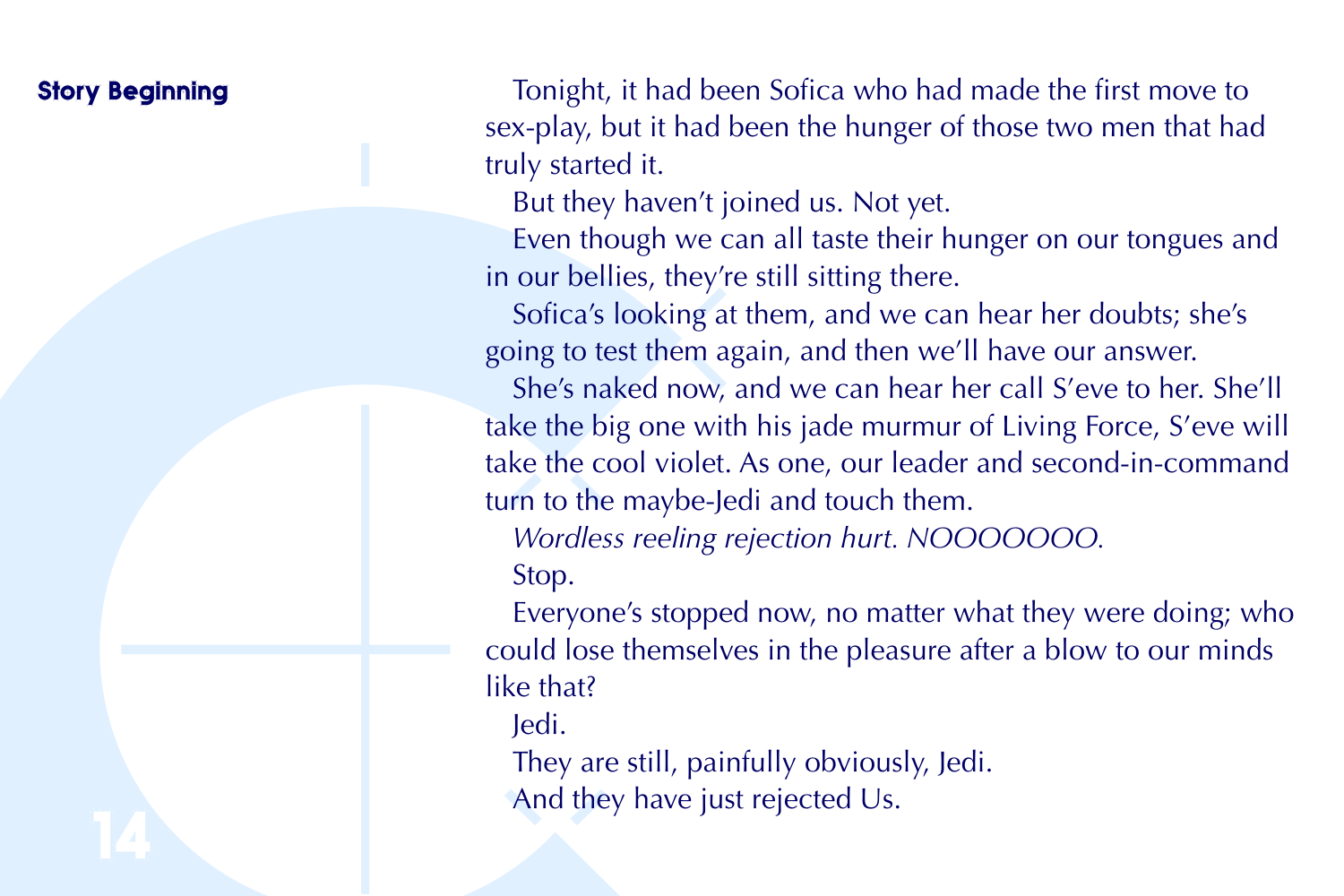**Story Beginning** They were tested, and failed. Jedi. They are still Jedi, and we have no cause to love the Jedi. Fear them, loathe them, hate them for stealing our children or our childhoods, but love them? No. Not that. Never again.

> There will be no more sharing of pleasure and union tonight; there will be death instead. Lovely dark death, rich as blood on our tongues and in our minds.

We can feel it.

We can feel the sunlit desire shrivel and hide as the midnight lust rises instead.

Death.

We will feel them die. We'll feel every moment, we'll know it all.

We'll know Death, but *we* will survive. Tonight, we'll defeat Death again. And we'll feed on fear, and misery, and loss.

**Story Beginning**<br>
They were tested<br>
have no cause to 1<br>
for stealing our ch<br>
Not that. Never ag<br>
There will be death<br>
there will be death<br>
our tongues and in<br>
We can feel the<br>
lust rises instead.<br>
Death.<br>
We will feel the Look at Sofica; we can feel her regret. She's right, too: as welltrained as these are, they would've been tremendous assets to us. More than just operatives, we can feel her plans for them: a school of our own, to teach the Sensitives we find and the Sensitives that are already here, to heal the ones damaged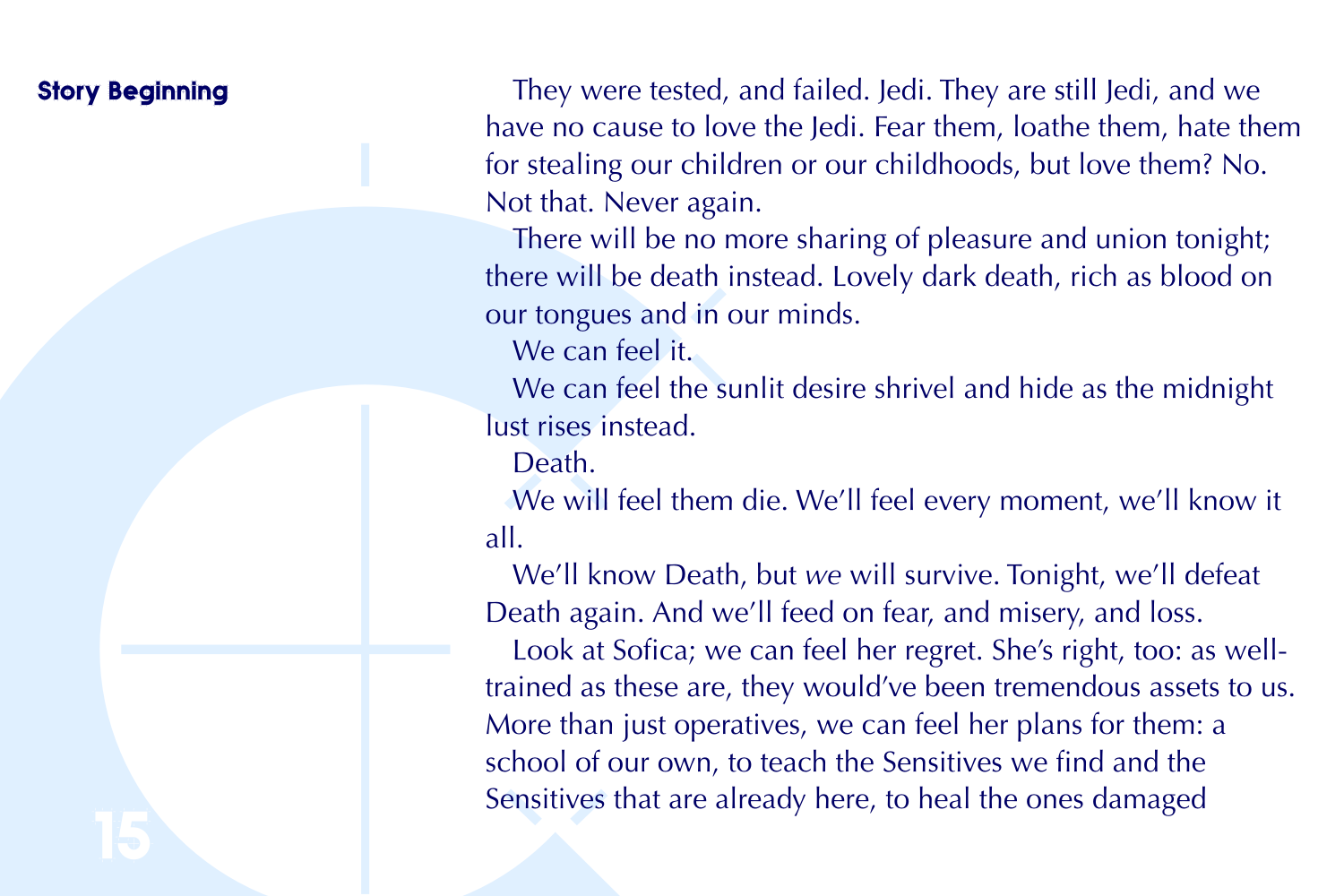**Story Beginning** beyond our care. We reject the stupid Jedi notions of repression, suppression, and control, but we want everything they could possibly teach us about being Jedi warriors.

**Story Beginning**<br>
beyond our care.<br>
suppression, and c<br>
possibly teach us a<br>
Warriors. These<br>
strong, so honed,<br>
closely; the smalle<br>
see us vatching h<br>
no taller—and the<br>
warrior.<br>
We could've ha<br>
they'd been truly r<br>
of Warriors. These two are surely warriors. They are both so strong, so honed, with such fine musculature. We look at them closely; the smaller one is far from small—S'eve is surprised to see us watching him stand side by side by the smaller, and to be no taller—and the taller one is…the sort of build destined to be a warrior.

We could've had lightsabers, if these two were truly rogue. If they'd been truly rogue, we could even have dared rescue some of the youngsters—some of us remembering being young and Sensitive and alone—from the bitter chill of Jedi life.

Oh, feel the warm buzz of anger rise! We wrap ourselves in it, feeding it to each other, feeding niblets of rage the way we had fed each other morsels at the dinner table. Foreplay, and prelude, to a different sort of pleasure.

But—

Overwhelming. Their hunger, and their fear of it, overwhelming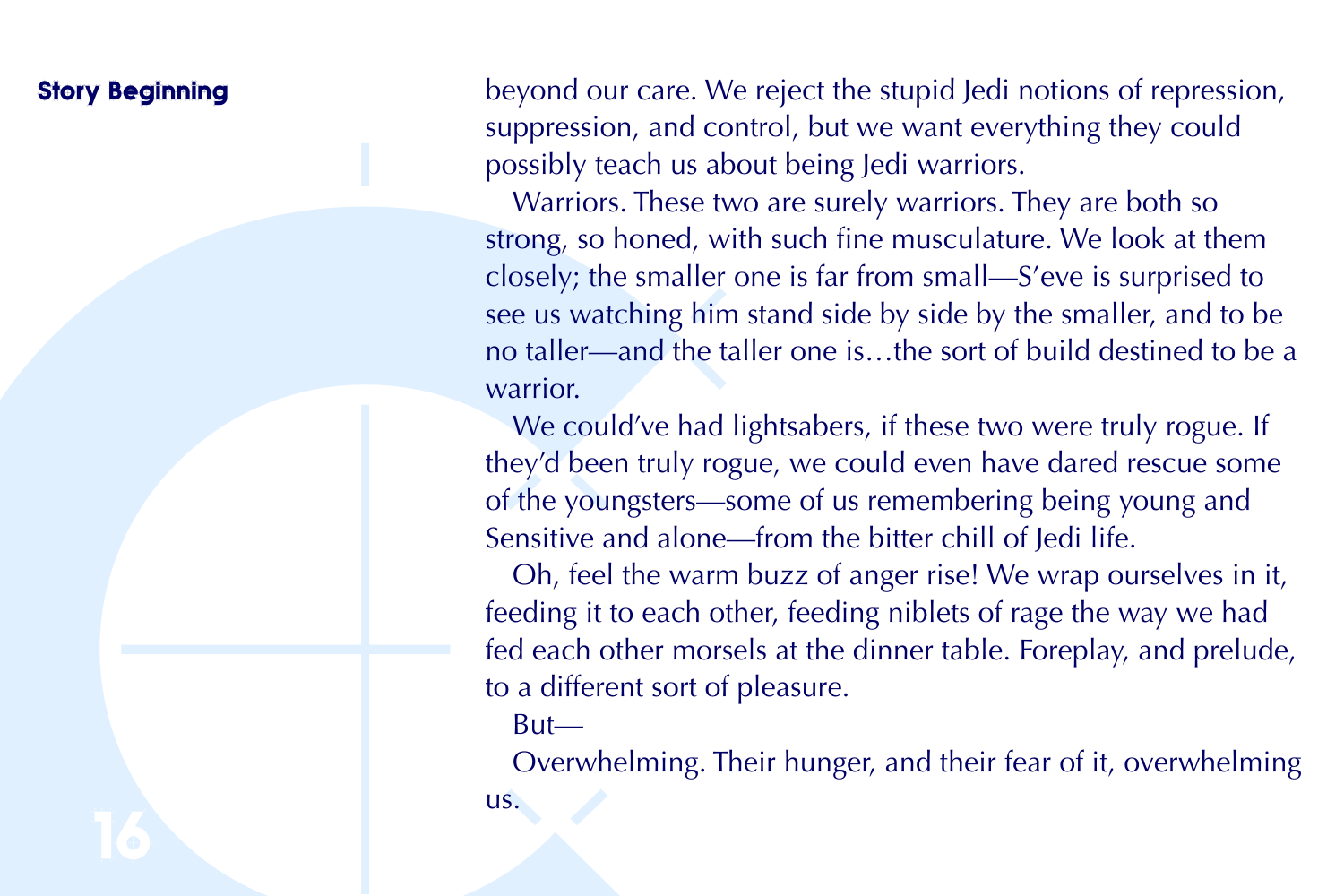**Story Beginning** They looked at each other, and we could feel it. It stops the anticipation of defeating death, and we look at them. We can feel it; we can very nearly hear it. The creaking groan as their barriers begin to fall. Oh, feel it!

> Washing out from them like heat from a sun, but we have no ships to shield us from this. Who would want to be shielded from such heat anyway? Only Jedi.

Story Beginning<br>
I They looked at a<br>
It stops the antic<br>
them. We can feel<br>
The creaking gre<br>
Oh, feel it!<br>
Washing out from<br>
Washing out from<br>
shown that anyway<br>
And these two v<br>
And if they are s<br>
Even if they seek t<br>
wi And these two were once Jedi, but perhaps they are no more. And if they are still Jedi, they are ready to be no longer Jedi. Even if they seek to deceive us to save their lives, once they rut with each other, once they break their Code and shatter the rules that bind them, how can they be Jedi? With their honor gone and their vows broken, how can they ever be Jedi again?

They will be ours.

And we will bask in and feed on this glorious heat between them.

Look at them.

Just look at them.

Look at the way they turn to each other.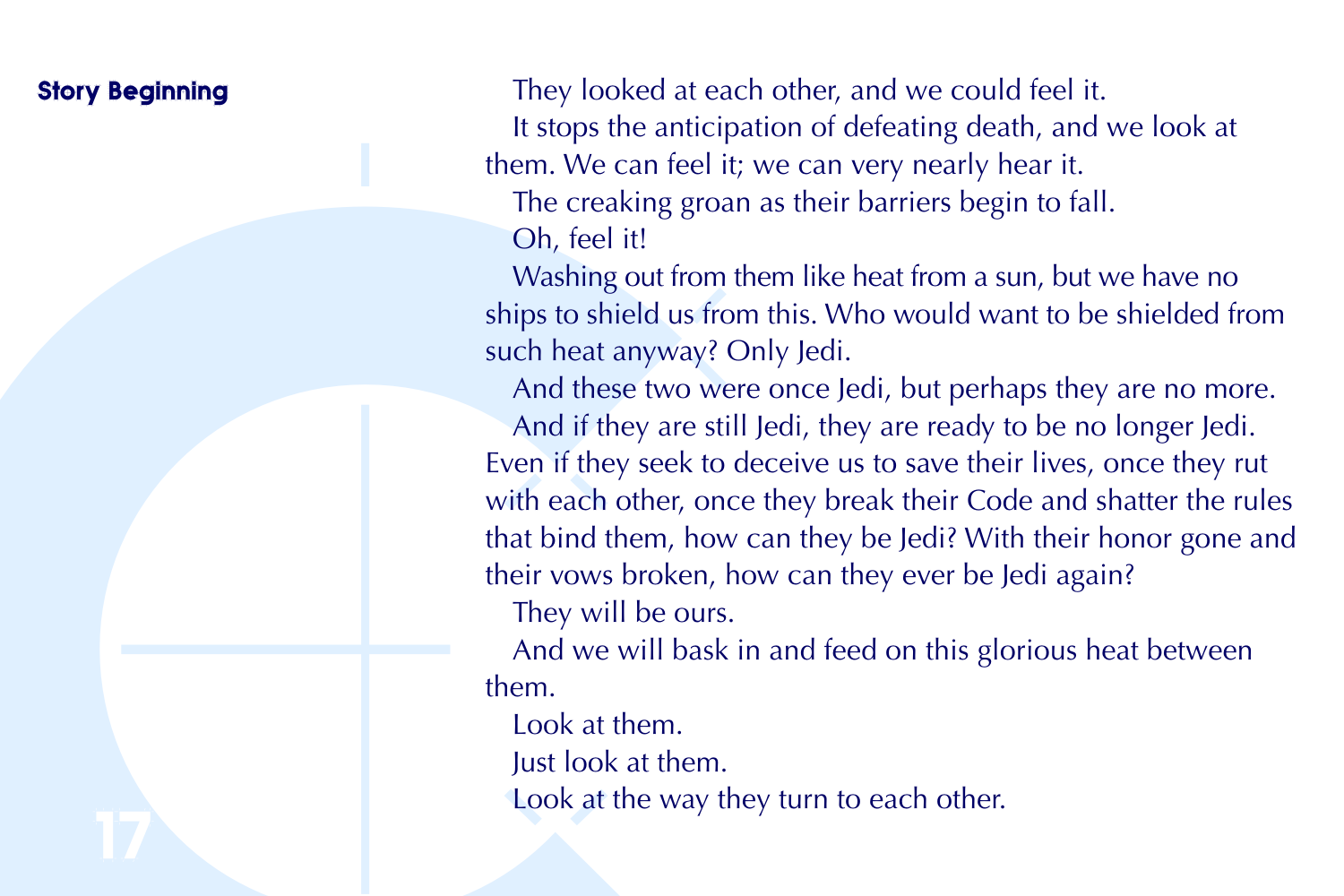**Story Beginning** As if they've never touched before.

Shiver as we all feel that; newness, discovery, the shock and thrill and fear of it.

They are not us, they are not like us at all: truly, they've never done this before.

A surge through the room, passion, and more.

Do any of us even remember this? Did any of us ever even experience it, like this? Such newness, but such oldness, too: they have been together forever, and loved forever. But this is the first touch. The first time.

And we are watching.

None of us are doing anything any more; the body is on hold as the mind soaks this up, desert drinking rain. And we watch, and we feel, the nimbus of their emotions and lust soaking through us, a radiation of passion.

**Story Beginning**<br>
As if they've new Shiver as we all<br>
thrill and fear of it<br>
They are not us,<br>
done this before.<br>
A surge through our seven<br>
Do any of us ev<br>
experience it, like<br>
have been togethe<br>
touch. The first time<br> But there is a filament of anger threaded through us too, coming from them, coming from us; theirs is anger at something unnamed, unenvisioned, so we can't tell. Although we know what our anger grows from: that two such as these should feel fear over something so deeply pleasurable, over something so harmless.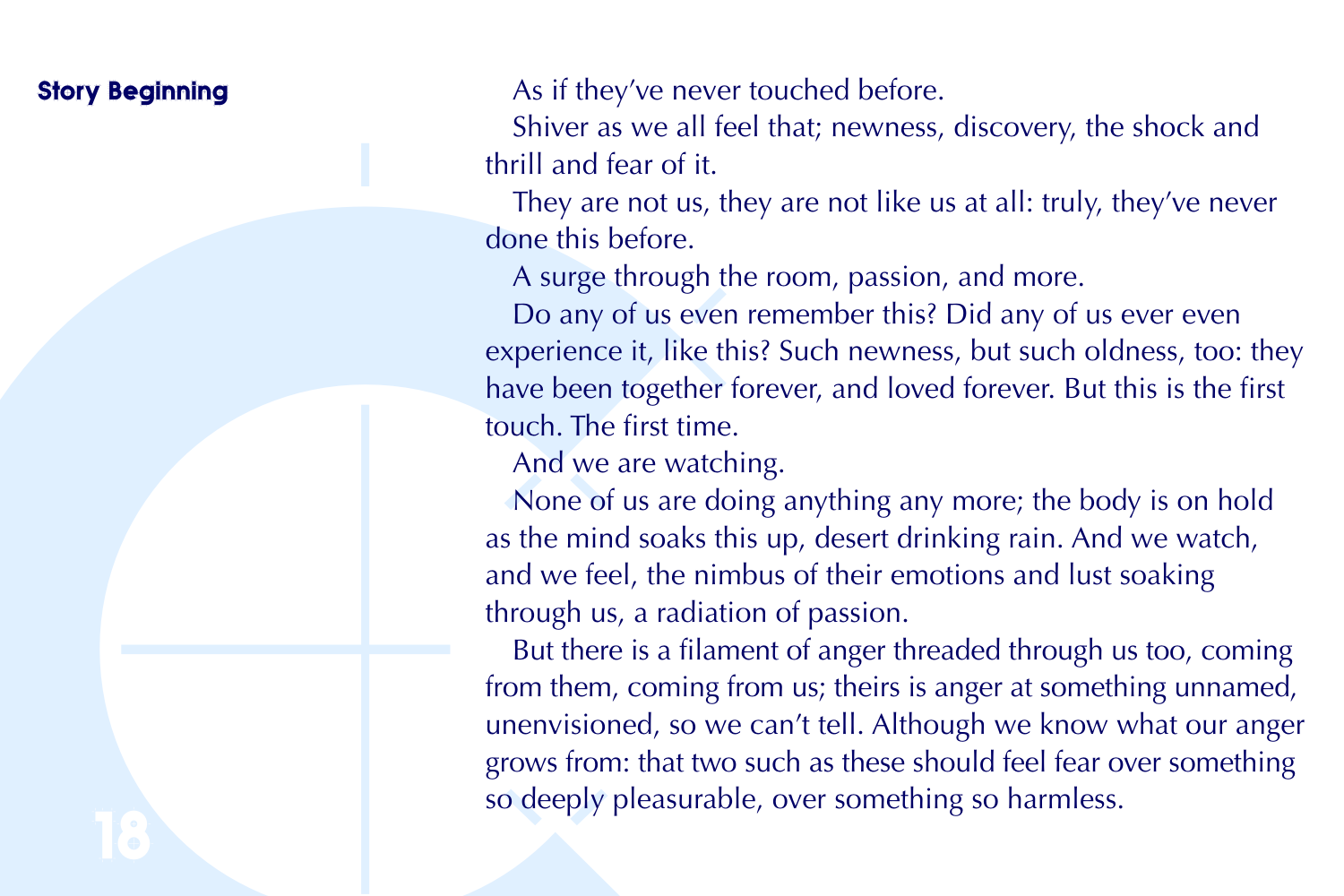# **Story Beginning Theory of Story Beginning** Story **Jedi.**

Fools.

'There is no passion.'

Whichever Jedi moron said that had never seen two such as these.

The fear is holding them back, but we can feel what's behind that trepidant tentativeness.

We can feel it.

Feed on it.

Feel it, feel it go through us, a sigh—

And there, with their eyes on each other, the two once-Jedi kiss. A groan, from us, for it is a chaste kiss, and while the lack of honest lust is disturbing, the tenderness is devastating.

Story Beginning<br>
Fools.<br>
There is no pas<br>
Whichever Jedi<br>
these.<br>
The fear is hold<br>
that trepidant tent<br>
that trepidant tent<br>
We can feel it.<br>
Feel on it.<br>
Feel it, feel it go<br>
And there, with<br>
A groan, from u<br>
honest lust Did they even know, these two so-newly un-Jedi, that they harbored this for each other? Did either one even know he hid this inside himself?

We can feel their fear, we can feel their shock, we can feel their—

Too fleeting, hidden almost immediately, no matter that we are all gnawing at their shields.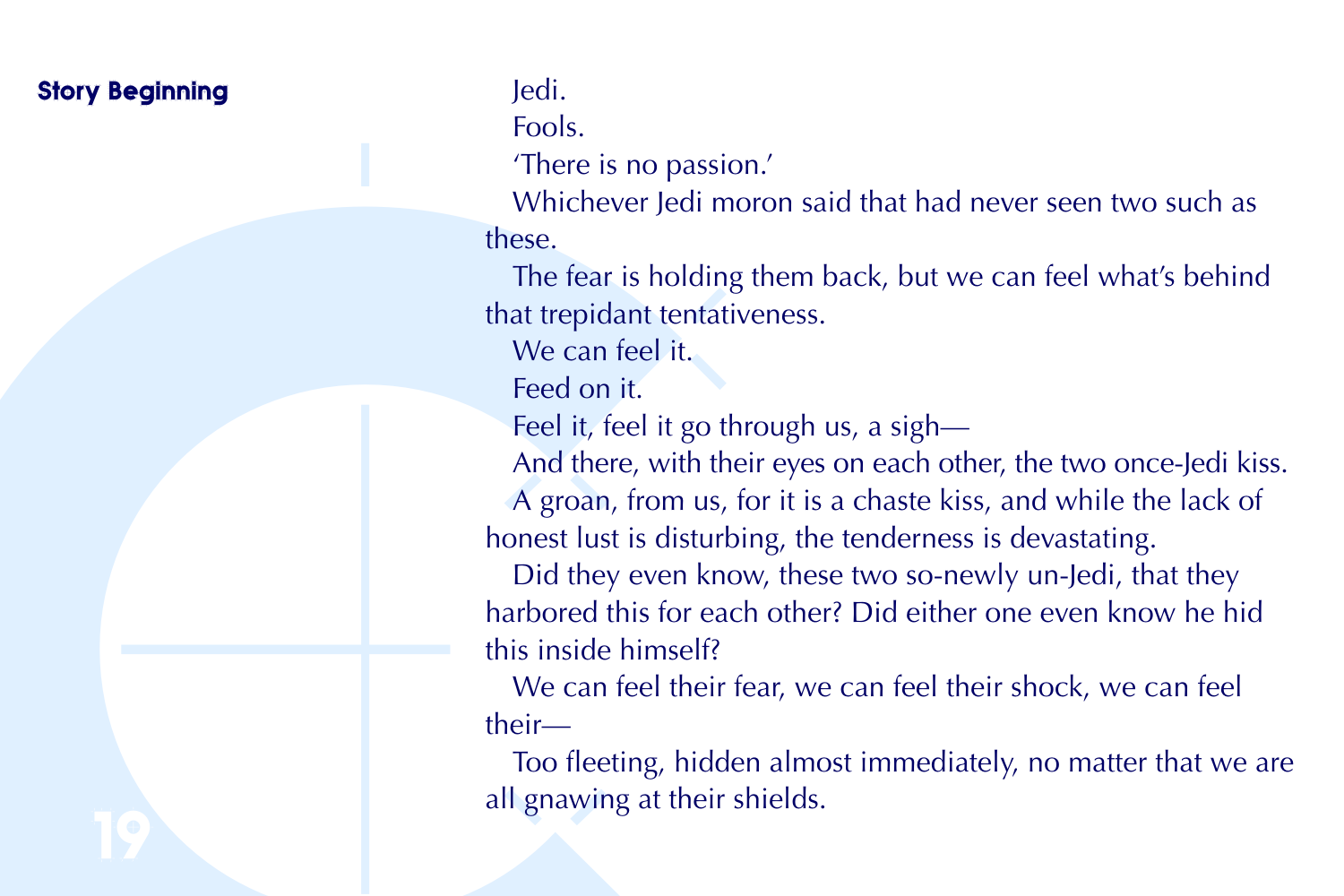**Story Beginning** Hidden then, not from us, but from themselves.

No matter: we will uncover that, too, soon enough. For now, oh, for now we have those kisses. So tender, so demure, the violet one leaning into the nearly-living greenness of the other, the older man passive, leaving it all to the younger.

Another crumbling of their shields, and they are revealed, just another little bit more.

Master, and padawan, we know for sure, now, and the knowing thrills us. Illicit, utterly forbidden, more taboo to Jedi than incest, for the master and padawan are closer than mere father and son.

There is another area of them shielded, and we let it pass; there will be time for that, later, and we don't want to disturb this moment. State secrets we can wrest from them afterwards; for now, we want to feed on other dark secrets, these ones being exposed to the light at last. At long last.

**Story Beginning**<br>
Hidden then, nc<br>
No matter: we v<br>
oh, for now we has<br>
one leaning into the<br>
onder rann passive<br>
Another crumble<br>
another liftle bit m<br>
Master, and padd<br>
thrills us. Illicit, ut<br>
for the master and<br>
There The kisses aren't inexperienced, and we feel the shock of the master at the skill with which his padawan is kissing him; forbidden, to lust after a padawan, so this man in the master's arms has been too long a child to him. So this, the sweetness of the shock tingles through us, and we watch the shock on the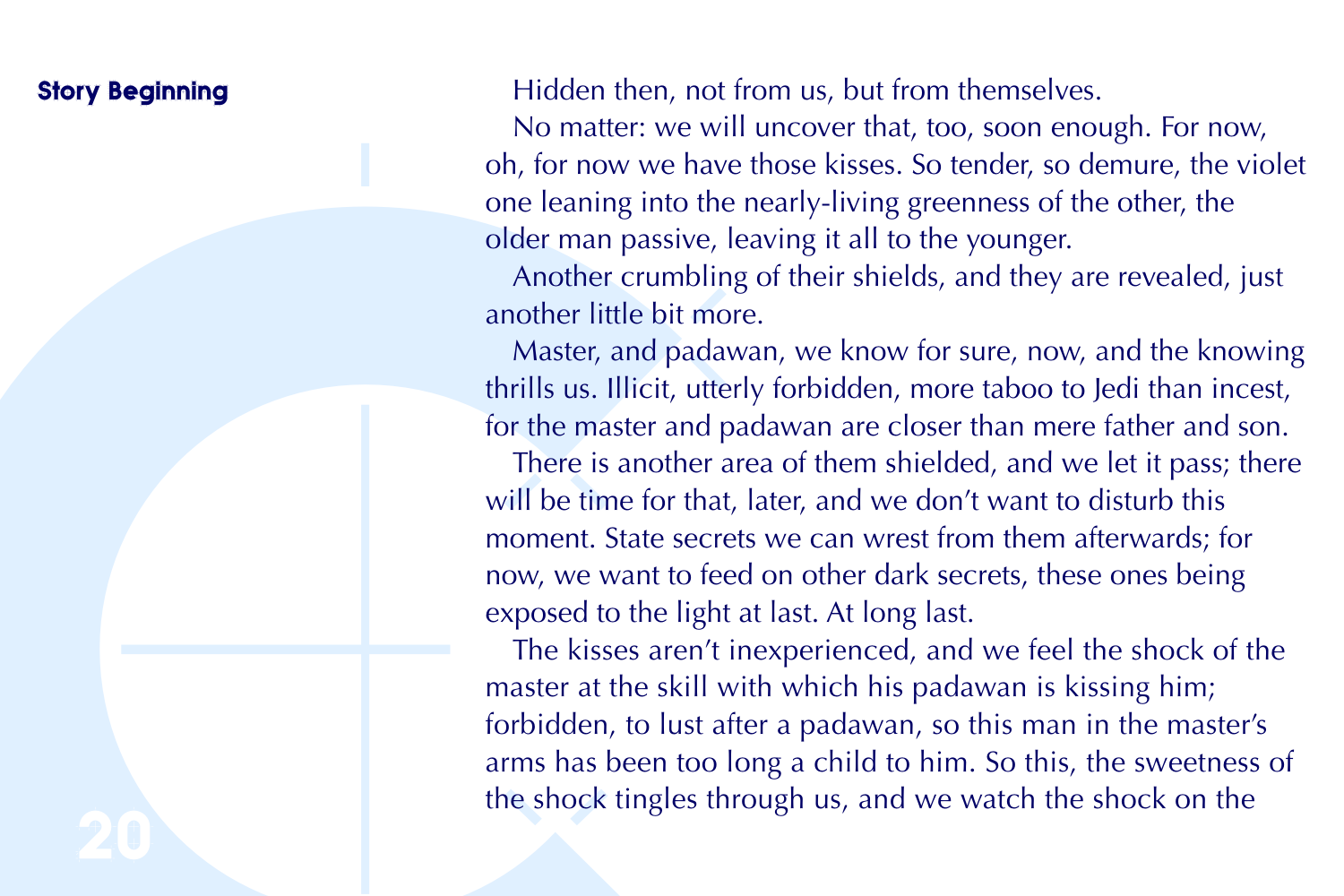**Story Beginning** bearded face; we watch the shock transmute into closed-eyed surrender.

Look at them.

Story Beginning<br>
bearded face; we<br>
surrender.<br>
Look at them.<br>
Look at them.<br>
Look at the way<br>
mouth. Small kisse<br>
and more, and we<br>
allowed, welcome<br>
A balm flooding<br>
festering wounds,<br>
And for more thar<br>
This is what the Look at the way the former padawan worships his master's mouth. Small kisses, testing, asking permission, seeking more, and more, and we can feel the growing joy in him at being allowed, welcomed. Wanted.

A balm flooding us, healing all of our unspoken pains and festering wounds, this sudden devouring sense of being *wanted.* And for more than sex. Far more than sex.

This is what we want.

What lies behind the sex.

What lies beyond the lust.

What truly frightens them.

There is no serenity, we surround them with that truth, and another layer of their shields dissolves before us.

There is no serenity, we feel them agree, feel them settle into our truth.

There is only passion. Look at them now.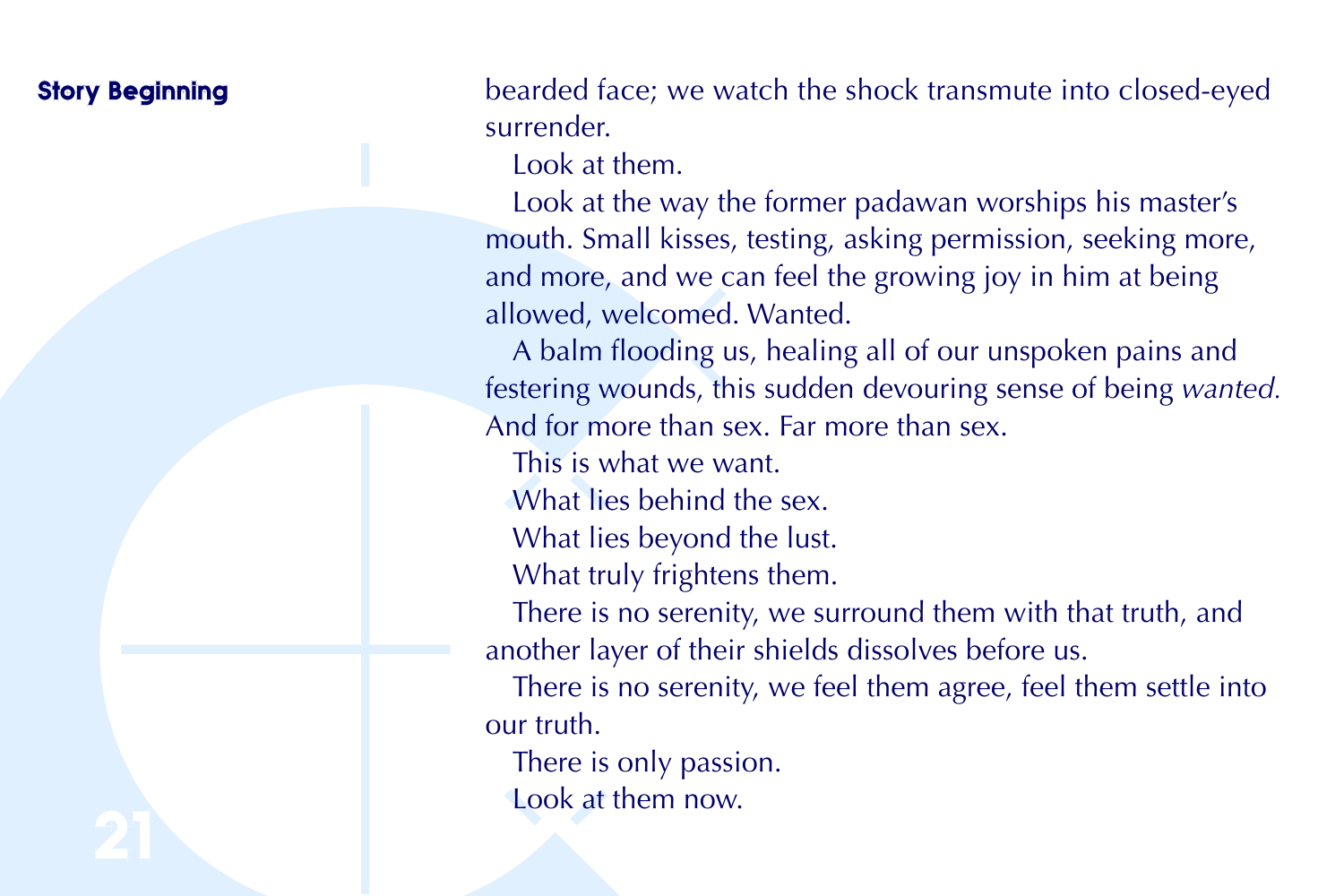Story Beginning<br>
In [C](#page-2-0)hairs abandon<br>
his padawan-lover<br>
spreading those st<br>
up against the max<br>
At last, the serer<br>
deepening to blue<br>
unchained. Free<br>
we can feel tha<br>
and feeds it to us,<br>
Freedom.<br>
To touch, to feel<br>
The **Story Beginning** Chairs abandoned, the master sitting on the edge of the table, his padawan-lover between his legs, hands that aren't ours spreading those strong thighs wide, the stocky one standing right up against the master now.

At last, the serene violet, that dead, controlled, Jedi shade, is deepening to blue, the color of sky, water, natural things, unchained. Free.

We can feel that freedom, heady, addictive, and Sofica takes it and feeds it to us, and we feed it to them.

Freedom.

To touch, to feel, to be.

The master groans aloud, and clutches the broad shoulders we feel the strength, power, so much power—of his no-longer padawan.

And we feel that too: we feel the moment when the padawan bond, that ugly manacle of slavery, should shatter and break. But it doesn't.

Instead, we feel it and we see, as it is tempered in the fire, hammered stronger and brighter by this passion burning between them.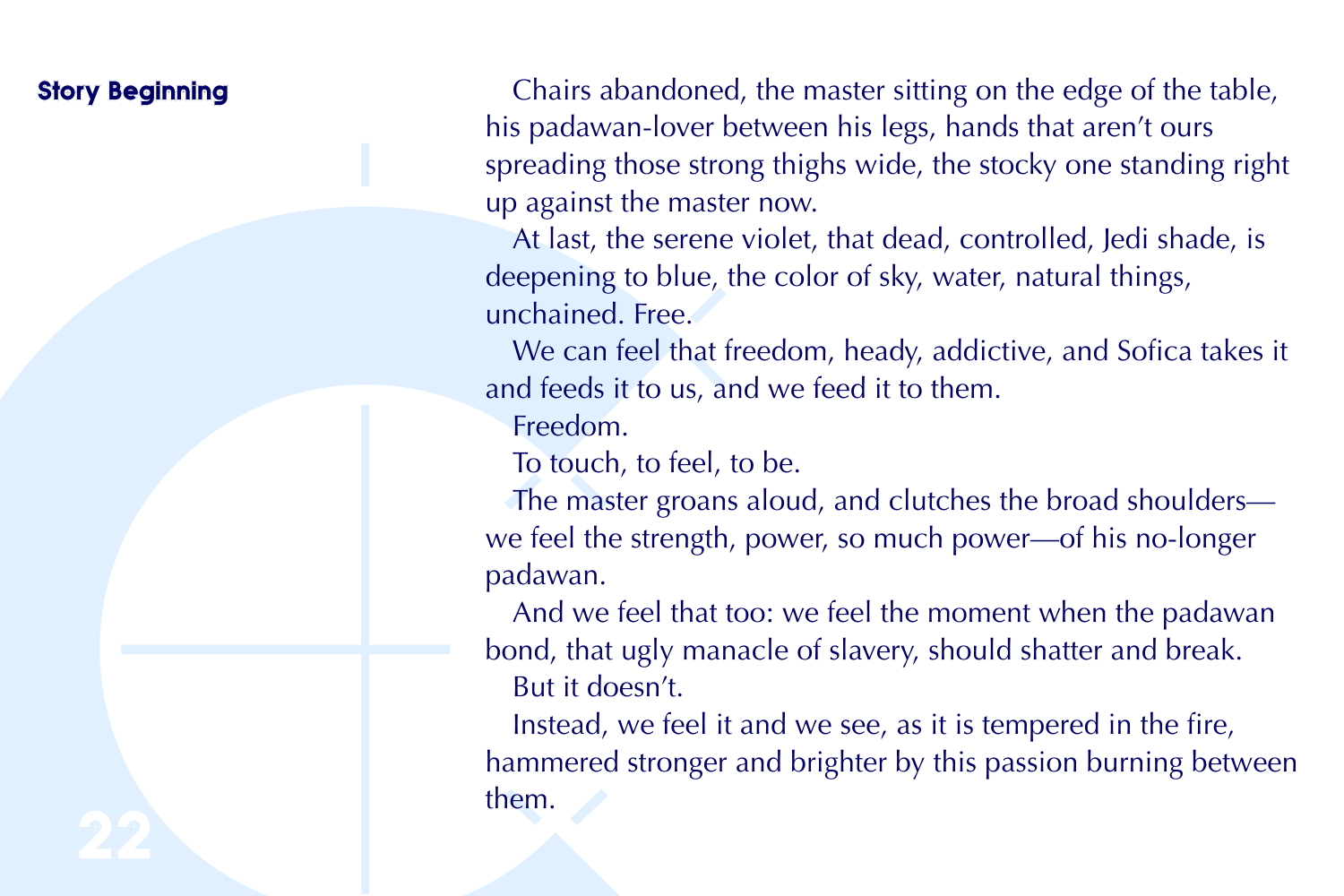# **Story Beginning** By this love.

Oh! Feel that! Bask in it, wallow in it, drown in it.

How could they have dammed this up so long, so deep, without becoming damned?

Because they are Jedi.

Were Jedi.

Now, they are ours.

We watch the master lift his padawan—green tendrils, living Force as it should be, amongst the new blue, plants moving in fast-flowing water—and sit him on the table.

We watch, as the master does the forbidden, and kneels supplicant, he is only now a supplicant, and not to us, we are but nothing to them—before his padawan.

We feel that surrender.

We feel the chains creak and groan, as master kneels to padawan. We feel the power whipcrack back and forth between them, in a way no Jedi should ever allow.

**Story Beginning**<br>
By this love.<br> [C](#page-2-0)h! Feel that! B<br>
How could they<br>
out becoming dan<br>
Because they are of<br>
Were ledi.<br>
Now, they are of<br>
We watch the m<br>
Force as it should<br>
fast-flowing water<br>
We watch, as the<br>
supplicant, Equal. They are equal to each other now, and we watch, and see, as the padawan closes his eyes and drops his head back, exposing his neck.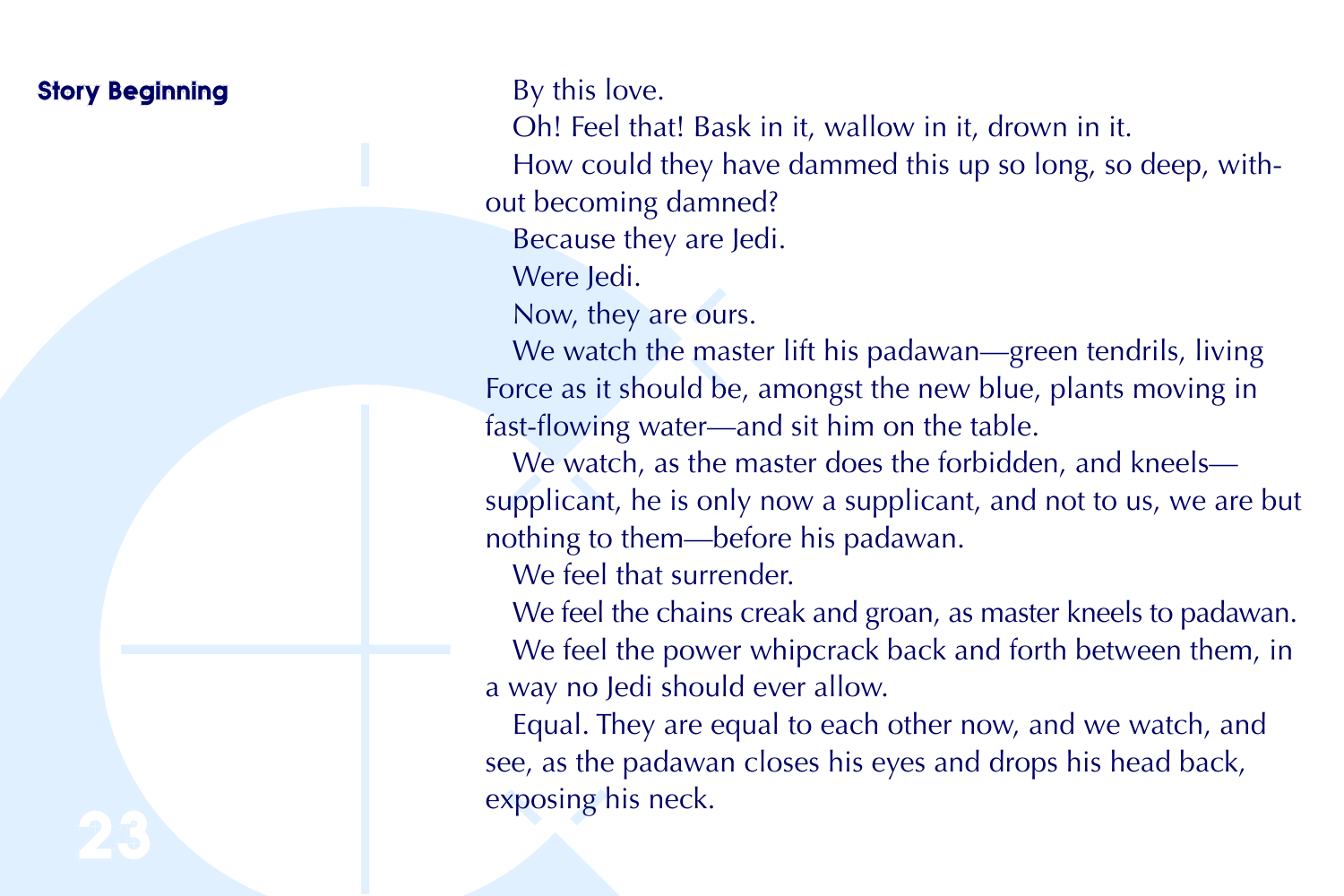**Story Beginning** And we hunger.

We hunger as the master does, as the padawan does, and we feel it. We feel them, or ourselves, or they feel us, it matters not at all, not now.

For they are touching.

Forbidden, taboo, utterly against all their precepts. This is sin, for them, and we are watching it become blessing.

We are making it benediction, for them.

We watch the master on his knees, and we see his hands tremble as he parts his padawan's clothing, and touches naked flesh.

We can smell them.

We can smell their desire, and their hunger, and their fear. We drink it all in, and become drunk, reeling, on their potency. Taste him.

Story Beginning<br>
We hunger as the feel it. We feel the<br>
all, not now.<br>
For they are tou<br>
for them, and we bused to the other than and we<br>
We watch the m<br>
tremble as he part<br>
flesh.<br>
We can smell the We can smell the We dri Do we urge that thought at the master, or is it simply our desire? Or his? Or is the padawan mastering the master, commanding the master to do what we sigh over, as we watch? The master, on bent knee, taking his padawan into his mouth. And we see them flare.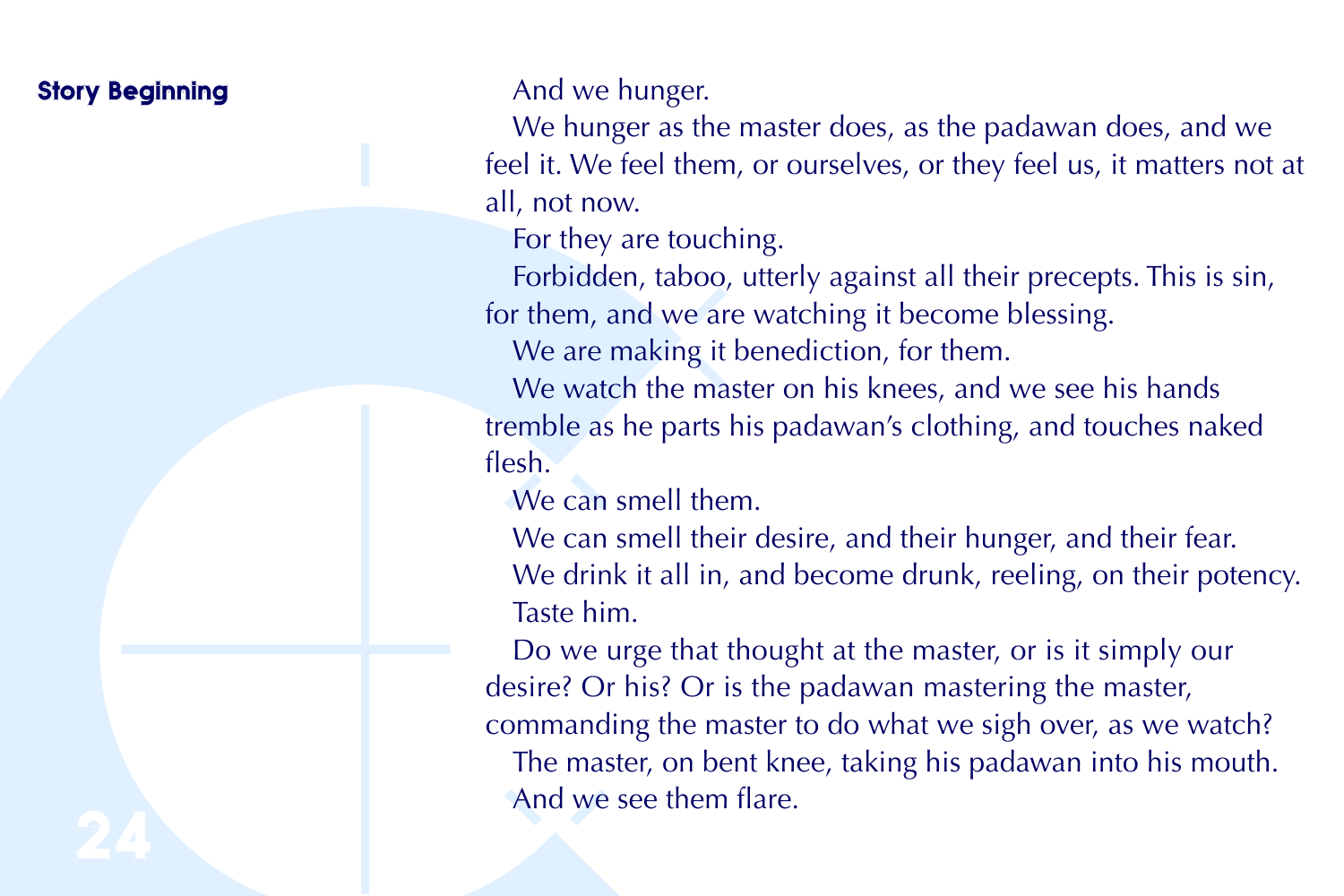**Story Beginning** Blue, bright, bright, blue, burning so hot, and verdant green, slower burning, but alive. Truly, deeply, alive, the color of growing things on most planets where humans can live.

> Blue and green, the colors we carry within our souls, from wherever we began.

This is their beginning, and their ending.

Nothing will ever be the same, not now, for the master has tasted the forbidden, and the padawan has known freedom.

We watch, as the padawan's erection slides wetly from the master's mouth, and we listen, as the master and the padawan sigh.

Jitar moves in closer for us, and the former Jedi either do not know or do not care; they are, we think, oblivious to us. We are mere staging to them, props to allow them to do this to each other—to themselves. For themselves.

Story Beginning<br>
Blue, bright, bri<br>
slower burning, but<br>
ings on most pla<br>
Blue and green,<br>
wherever we bega<br>
This is their beg<br>
Nothing will evident<br>
lexisted the forbidd<br>
We watch, as the<br>
master's mouth, at<br>
sigh.<br>
Jita That fortressed area of secrets pulses, and we should look at it, batter at it until the secrets are revealed, but we are consumed, as the padawan is, by the pleasure of the master's tongue doing wonderful things.

Jitar kneels beside the master, and we can see now; we can see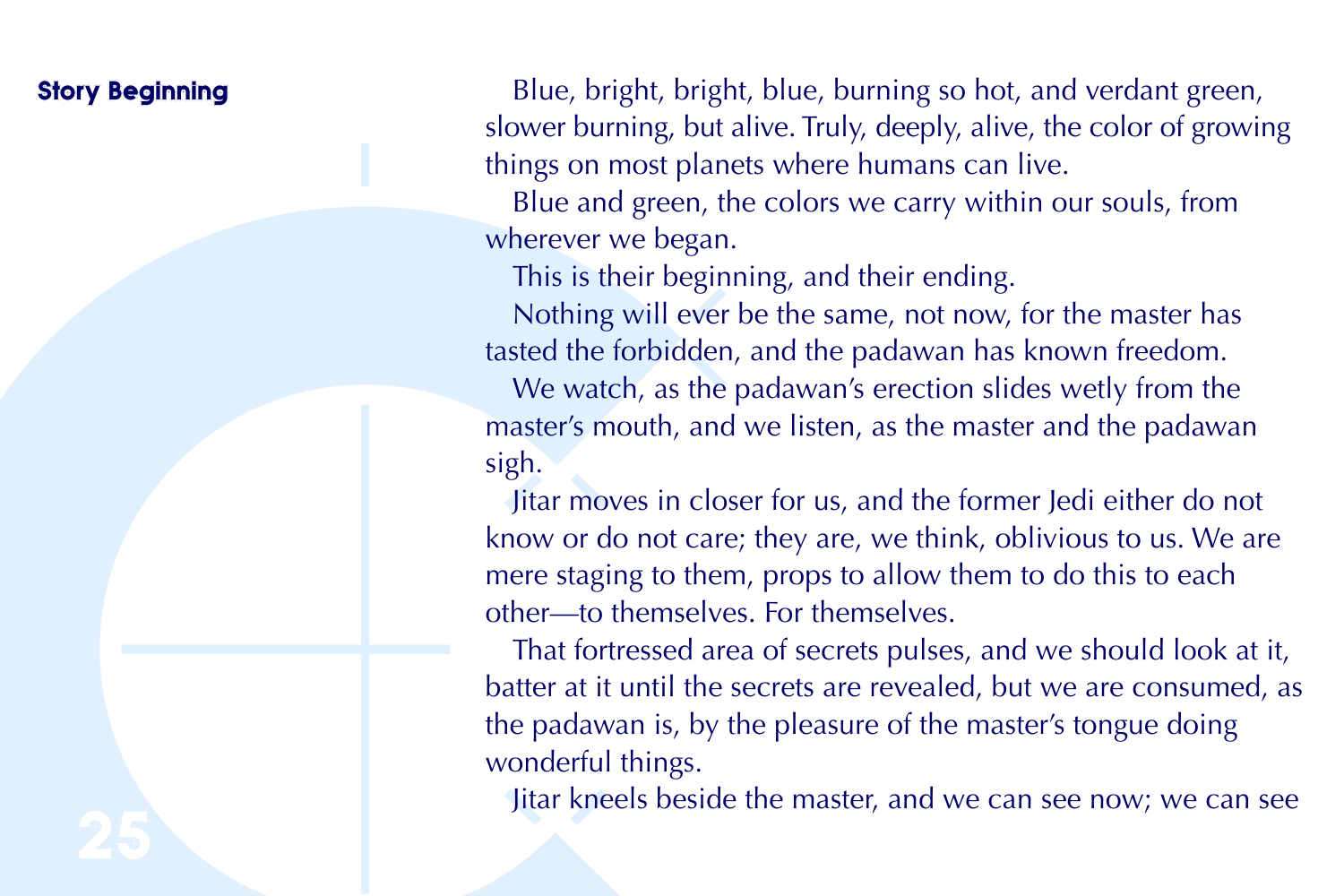Story Beginning<br>
and we watch, as<br>
padawan's foreskii<br>
Some of us who k<br>
and we all know,<br>
and we all know,<br>
padawan, with his<br>
our flesh, knowing<br>
Oh.<br>
We want this.<br>
We have wanted<br>
Each other. Each<br>
we are<br>
we are<br>
we a **Story Beginning** and we watch, as the master slides his tongue under the padawan's foreskin and then sucks him in. How that must feel! Some of us who know flow the feeling to those of us who do not, and we all know, we all feel—we are one in this, with the padawan, with his master's tongue dipping between our skin and our flesh, knowing us, tasting us, sucking us in in in in.

Oh.

We want this.

We have wanted this for so long.

Each other. Each of us, has wanted, and now…we have. We are.

We are touching, at last. We are bound and unbound, at last. We are—

*shock shiver fear hunger us us us us*

We reel from that. We thought we had them, but they nearly had us. Powerful, we knew the Jedi to be, but this…these two are more than we've ever encountered.

Perhaps this is why Jedi forbid masters and padawans from being like this: perhaps the Jedi know about this power, untapped, created by the master/padawan bond, leashed only by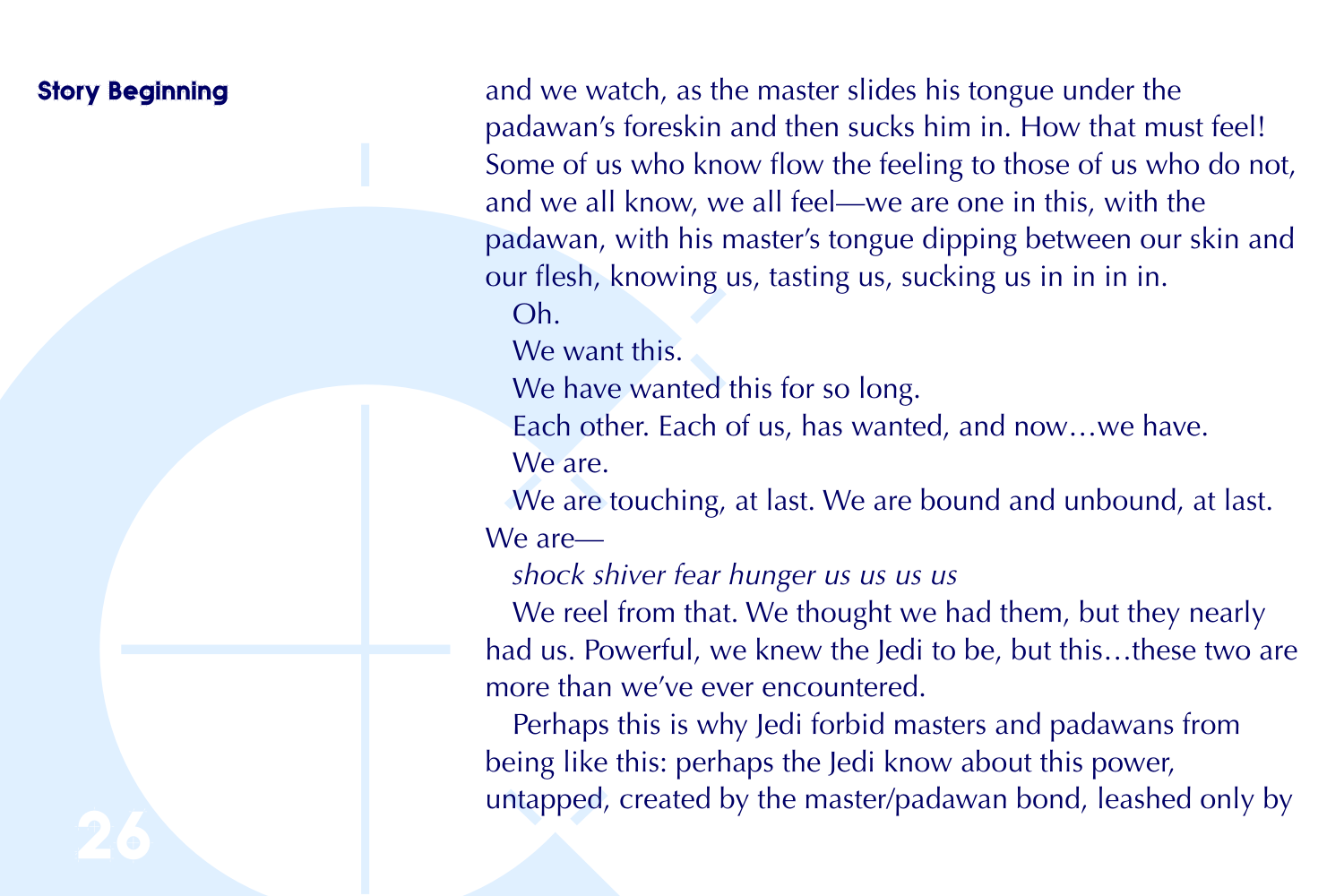**Story Beginning** that same bond. This is why this is forbidden: it is to leash the power.

And now we have unleashed it.

Story Beginning<br>
power.<br>
And now we have the simulated by men, containe<br>
can see the shimme convex by<br>
mow. Now we know the shimme of passion and da<br>
had nowhere else<br>
now it is dancing<br>
dangerous to Jedi,<br>
daily through h The Force crackles and shimmers, an aurora borealis tamed by men, contained in this one room, in these two people. We can see the shimmering curtains of blue, and green, and more now. Now we know why the blue had shaded to violet: the red of passion and darker desires, suppressed so far and so low it had nowhere else to go but into the slow burn of control, but now it is dancing free. Yellow, bursting forth like happiness, so dangerous to Jedi, for happiness is addictive when you wade daily through human and alien misery. Orange, simply alive and wanting more, passion and happiness mixed.

So many colors, a coruscating shimmer around and in them, and we bathe in their light.

And there at last—there, what they fear most. Black. What the Jedi—those hidebound fools—call the Dark. What they fear. But it is only all the colors mixed together. All the colors made one. Black. The color of Self. And they fear that.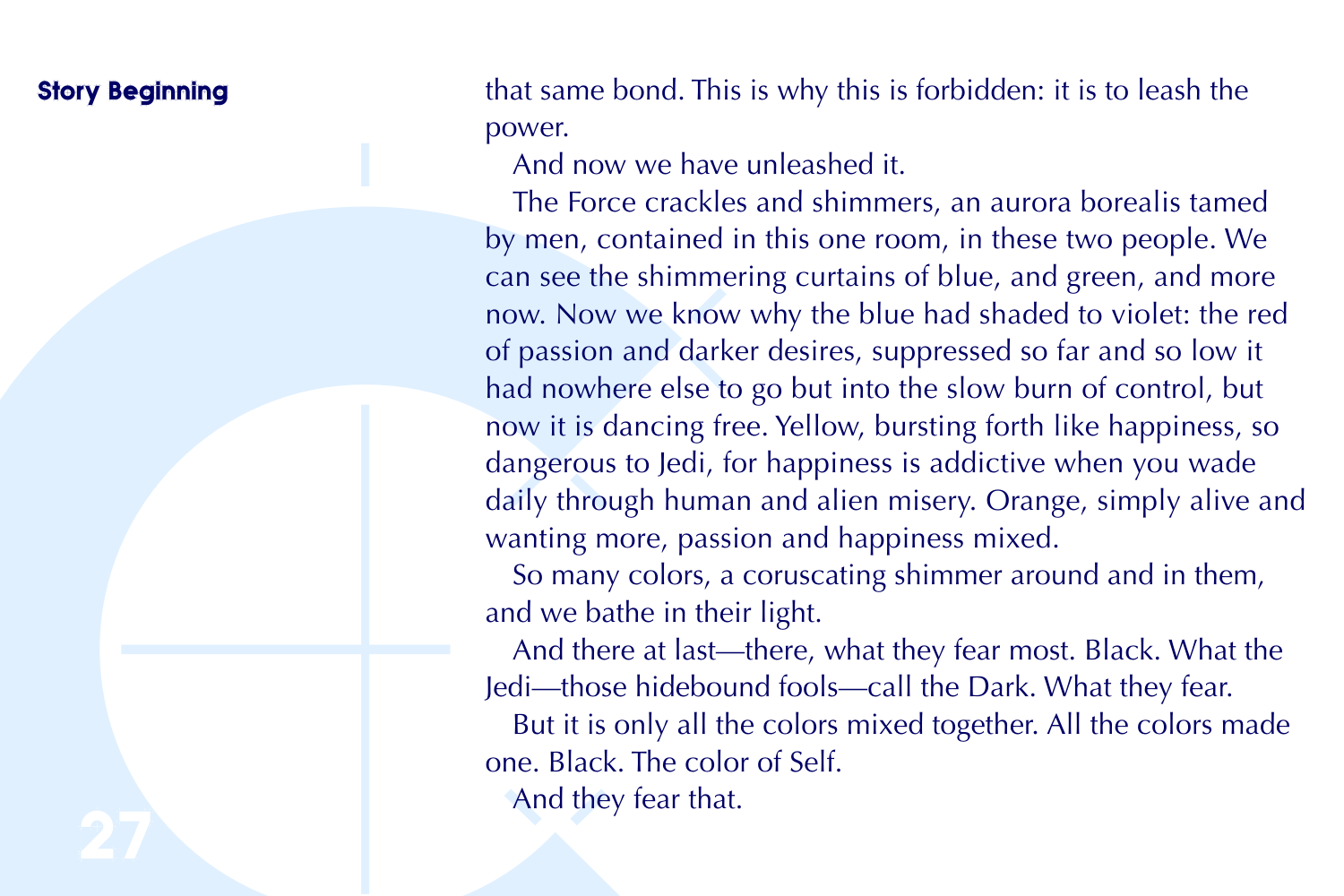Story Beginning<br>
Tor look at them<br>
The master is de<br>
We have their n<br>
Jedi. They are st<br>
Dangerous, skill<br>
Impossible to torum<br>
normal circumstar<br>
Unless with the<br>
believe that they'v<br>
themselves nowhe<br>
Unless they can<br>
th **Story Beginning** For look at them, now that Self is unloosed. The master is devouring the padawan— We have their names now, and we know the truth about them. Jedi. They are still Jedi. Dangerous, skilled Jedi.

Impossible to trust Master Jinn and Padawan Kenobi, under normal circumstances.

Unless with these completely abnormal circumstances, we can believe that they've burned the last of their bridges and have left themselves nowhere to go but here, with us.

Unless they can convince us that they've turned their backs on the sterile, lifeless Jedi cult.

Unless they can convince us that they are Jedi because they were born to it, because obeying the Force and protecting others is their nature, not merely nurture.

They have stopped.

The master kneels, the padawan rests a hand upon the master's bowed head.

We wait, and we watch, and we warn them, the pressure of our minds, our suspicions, heavy as gravity upon them.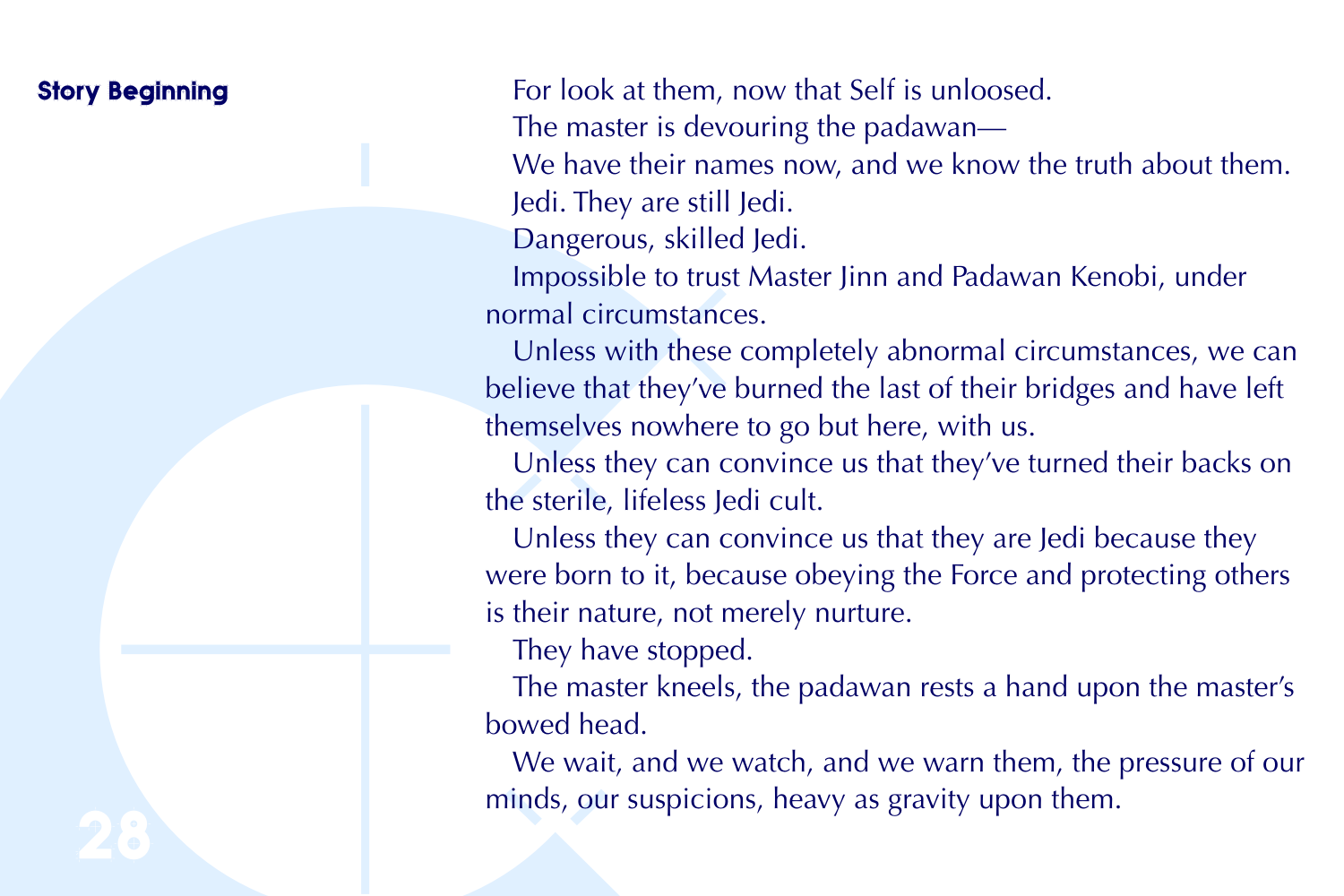# Story Beginning **Oh.**

Feel that. Feel the lowering of another barrier, and feel that blistering heat.

Searing. Burning along our nerves, tripping synapses until we nearly swoon from it.

But it feels too good to miss, so we steady ourselves, and channel the power of this emotion in them, and feed on their lust. The flood of energy sings through us, and we funnel it back to the two men.

Names.

Story Beginning<br> [C](#page-2-0)h.<br>
Feel that. Feel the blistering heat.<br>
Searing. Burning<br>
mearly swoon from<br>
But it feels too<br>
channel the power<br>
the flood of ene<br>
the two men.<br>
Names.<br>
They want to he<br>
other's name, and<br>
over them, s They want to hear their names. Rather, each wants to hear the other's name, and we oblige, a susurration of thought washing over them, sea upon the shore, whispering, whispering, whispering: Qui-Gon, Obi-Wan.

Master Jinn, we add. Apprentice, we add.

And there, almost too hidden for us to hear, they think it: Master. Padawan.

Formal words, born in their holy rituals, names that are chains and reminders and enforcers of their Code.

And they are using those names now, to caress. To lay themselves bare.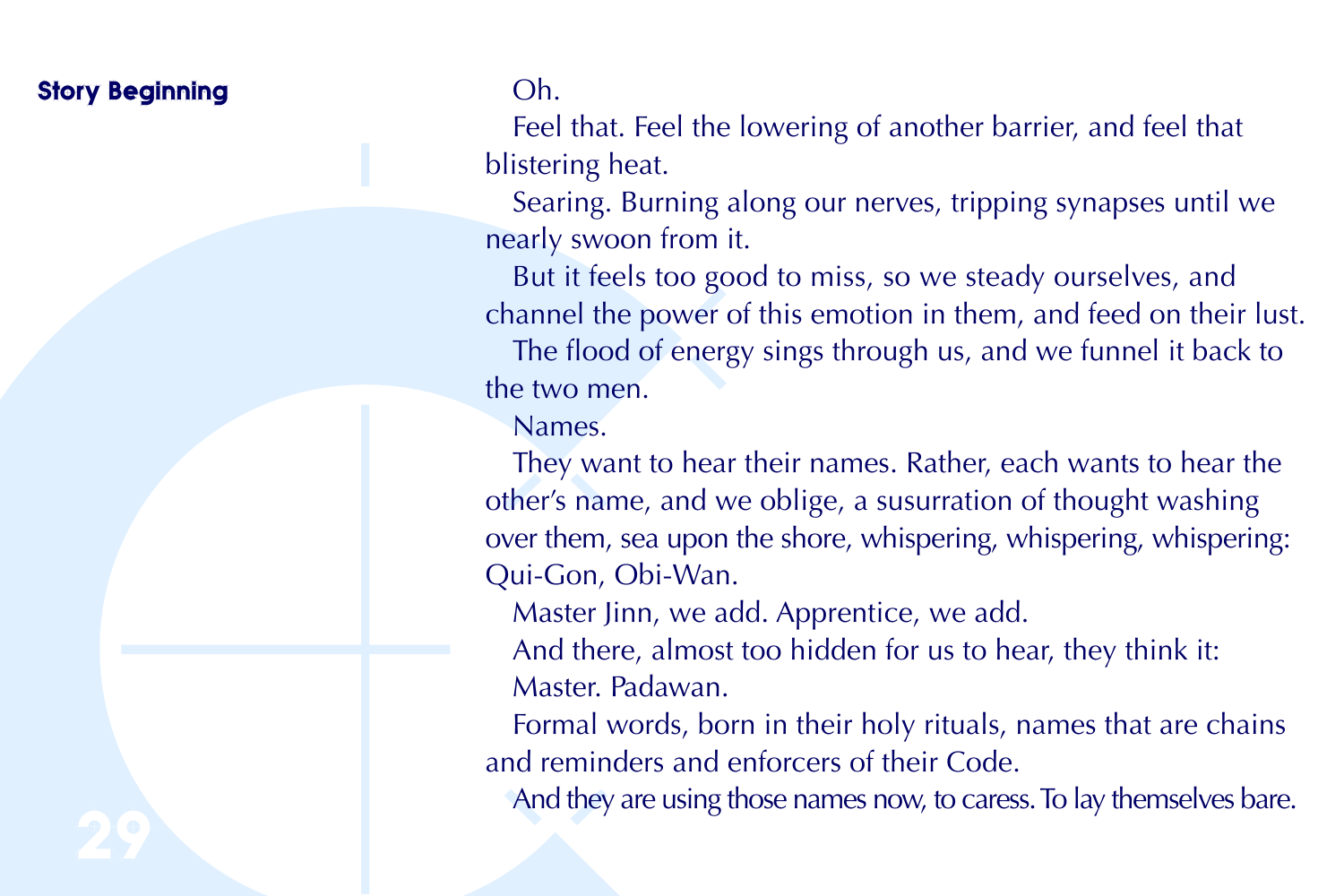**Story Beginning And we can hear them.** 

Shiver, with that. Power, and pleasure, from knowledge. Delicious.

Almost as delicious as Obi-Wan's reaction to his master calling him padawan while they break the Code, and kiss.

**Story Beginning**<br>
And we can heat<br>
Shiver, with that<br>
cious.<br>
Almost as delici<br>
him padawan whi<br>
free, commans<br>
the other man's m<br>
a little, and we feed<br>
and we watch as t<br>
tip of his tongue a<br>
Another momer<br>
wide, and th Fierce, commanding, devouring, tongue thrusting deeply into the other man's mouth. A moment, and then Obi-Wan pulls back a little, and we feel his steady gaze burning into his master's eyes, and we watch as he leans forward, just far enough, to brush the tip of his tongue along Qui-Gon's lips.

Another moment, and their mouths are pressed together, open, wide, and through Jitar's eyes, we see a flicker of movement visible in Qui-Gon's cheek as Obi-Wan pushes his tongue into his master again. And again.

We know Obi-Wan will be tasting himself in his master's mouth, and we groan with their illicit pleasure, another taboo broken.

Another moment, so bright, so clear; Obi-Wan pulling back, fiery stare, intense enough to intimidate, his hands reaching up, fingers carding through beard, and then one hand, muscles and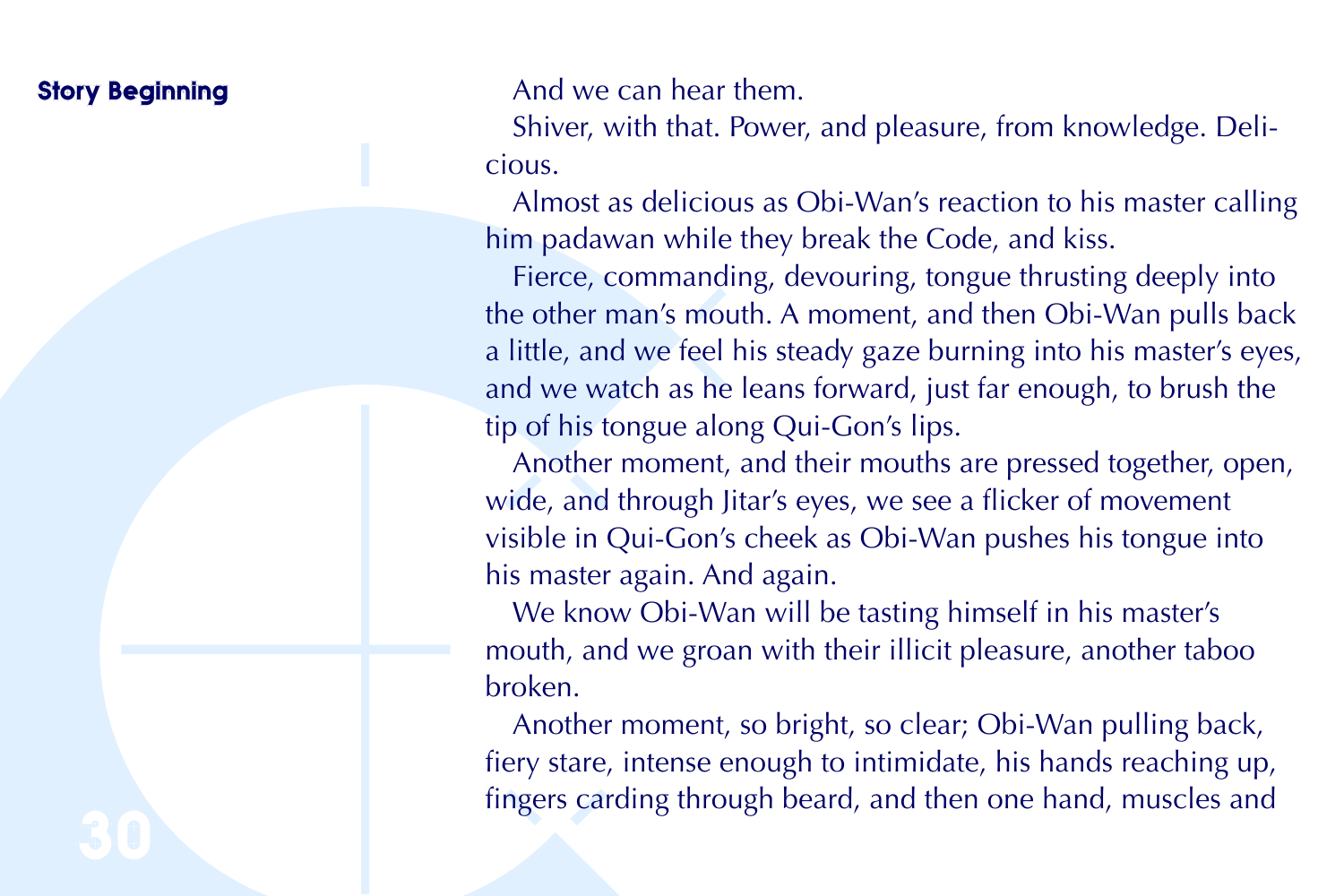Story Beginning<br>
tendons cording, h<br>
standing there, like<br>
surrender! we cry,<br>
Wan comes close<br>
the smoothness of<br>
pearing slowly int<br>
And in front of<br>
Obi-Wan up, just<br>
completely level v<br>
We can see the<br>
forming beauty, **Story Beginning** tendons cording, pulling Qui-Gon's mouth open, his master standing there, like that, for him, in front of everyone—supplicant! surrender! we cry, and lean in, as one, to watch, to see—as Obi-Wan comes closer, his tongue, so wet, so dark, so limber, licking the smoothness of Qui-Gon's teeth and then going farther, disappearing slowly into his master's mouth.

And in front of us all, his master is standing there, allowing this. More than allowing this; it is the master's Force that was holding Obi-Wan up, just those last few measures, so that they were completely level with each other.

We can see the colors blending and mixing, oil and water forming beauty, and it is his master's Force that is tingling over every pore of Obi-Wan's skin; it is his master's Force that was surging power and heat around him.

And now it is the padawan's power that is covering the master, and we taste it, feel it, want it to wash over us as it washes over Qui-Gon Jinn.

We watch Obi-Wan pull back again, to stare at his master once more. We are consumed, we are addicted, and we watch, starving, as Obi-Wan, with a deliberation intent enough to draw attention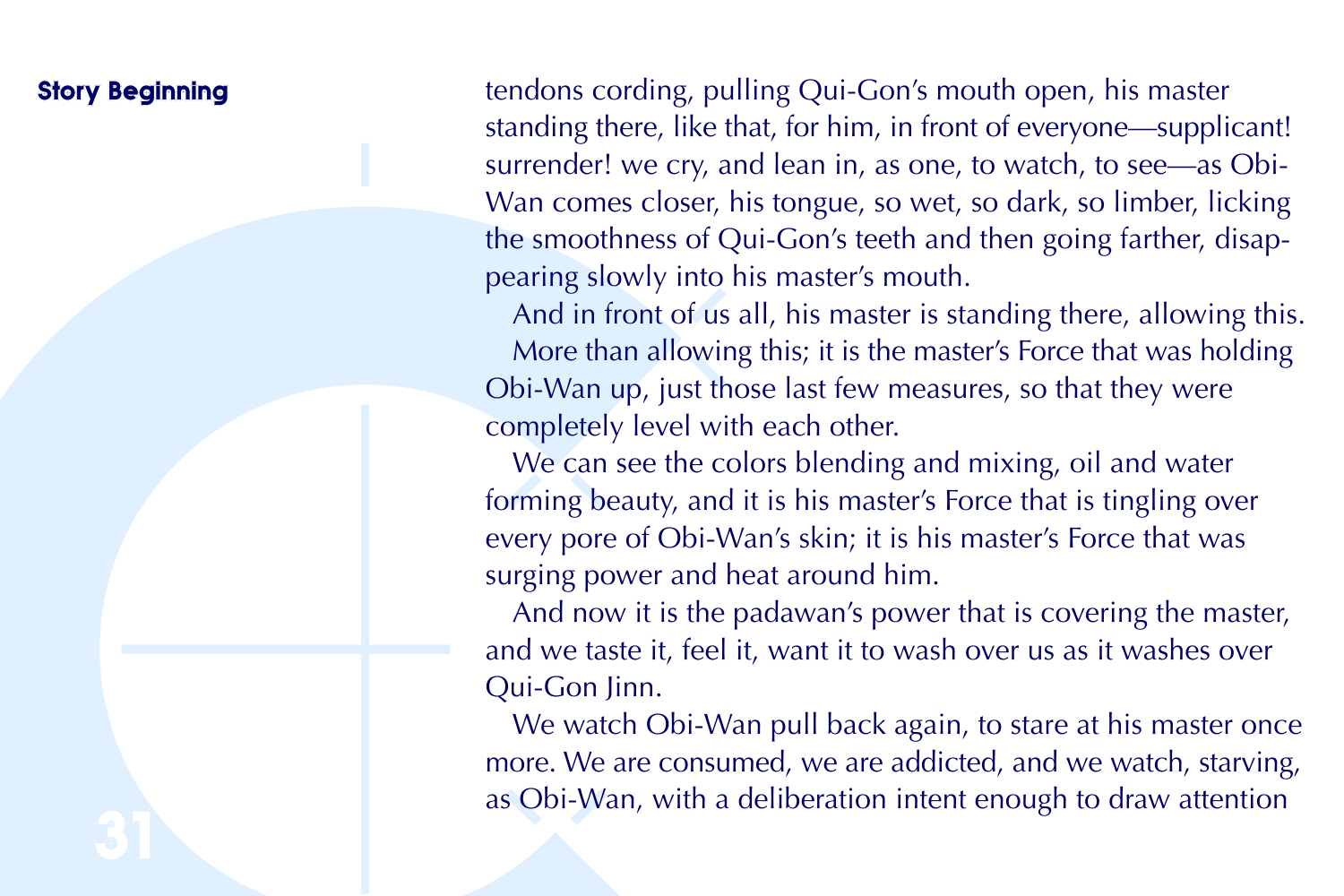**Story Beginning** even in the middle of this room of debauchery, as Obi-Wan pours himself into kissing his master, the wetness of his tongue glistening briefly in the soft globelight.

> We want to lick that wetness, but instead, we stare, for then the moistness of lips glistens briefly too, as Obi-Wan nips Qui-Gon's lower lip, top lip, pushing forward again into a deeply devouring kiss.

And that moment, that precise moment, is when we feel it change.

If we listen hard enough, will we hear Qui-Gon's restraints finally rend?

**Story Beginning**<br>
even in the middle<br>
himself into kissing<br>
briefly in the soft g<br>
We want to lick<br>
moistness of lips g<br>
lower lip, top lip,<br>
kiss.<br>
And that mome<br>
change.<br>
If we listen hard<br>
finally rend?<br>
We feel it: fa We feel it: far more than a shudder, a monumental ripple in the Force around them, buffeting us with elemental Force, and Obi-Wan—like us—is pulled like the sea by the moon, ebbing under the unleashed power turned loose upon him. He is borne backwards, and then he is lifted by the Force, and by hands big enough to cradle his ass, Force strong enough to push clothing up, off, or to simply part fabric like air, naked skin exposed to the warmth of the large room.

Naked skin exposed to the warmth of our gazes turning their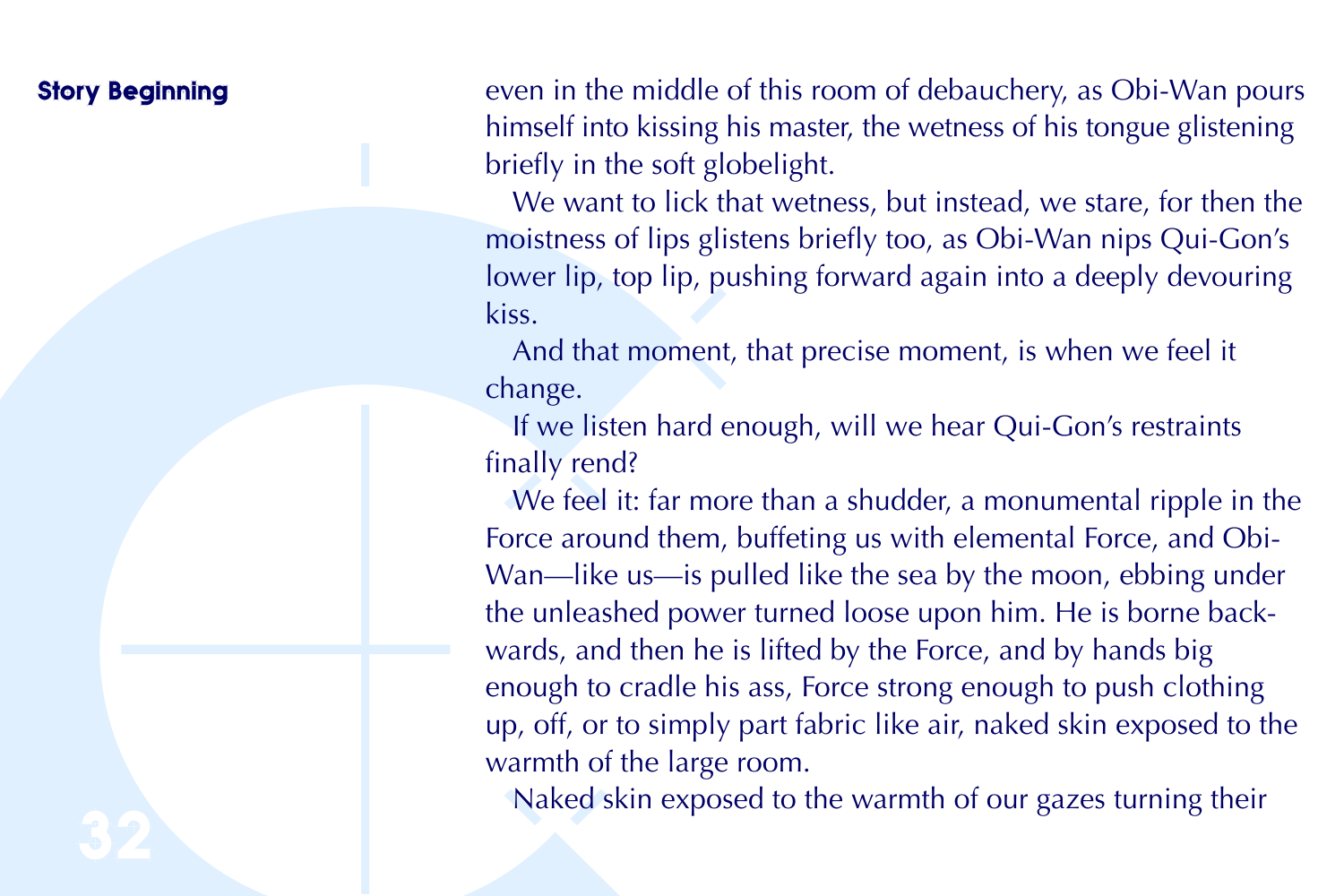**Story Beginning**<br>
way, and we are the Wan to let us share<br>
Big hands, huge<br>
Gon's height, so tto<br> [C](#page-2-0)bi-Wan's bare sk<br>
hands, to be press<br>
such a column of<br>
more than a hologophat, we want to for<br>
mere than a hologophat, we **Story Beginning** way, and we are the supplicants now, begging Qui-Gon and Obi-Wan to let us share this, let us feel this as they are feeling it. Big hands, huge hands really, large even on a man of Qui-Gon's height, so tanned and dark against the pale smoothness of Obi-Wan's bare skin and we can see, but not feel. Such big hands, to be pressing so hard against firm muscle and tight hole, such a column of power holding Obi-Wan up as if he weighs no more than a hologram, and we want more. We want to feed on that, we want to feed it, be consumed by it even as it devours us. The Force.

These two—these Jedi, these former Jedi Knights—they are one with the Force, and perhaps we can see the one thing that made them deny this love and passion; perhaps we finally see the lure of the Jedi. To be one with not just other beings, transient, brief little sparkles of light that we are, but to be part of Forever, to belong to All, to be Everything… The Force shimmers around them, teal haze, softest glow, and with it, a subaudible thrum of power.

We want this.

We want this connection they have with the Force.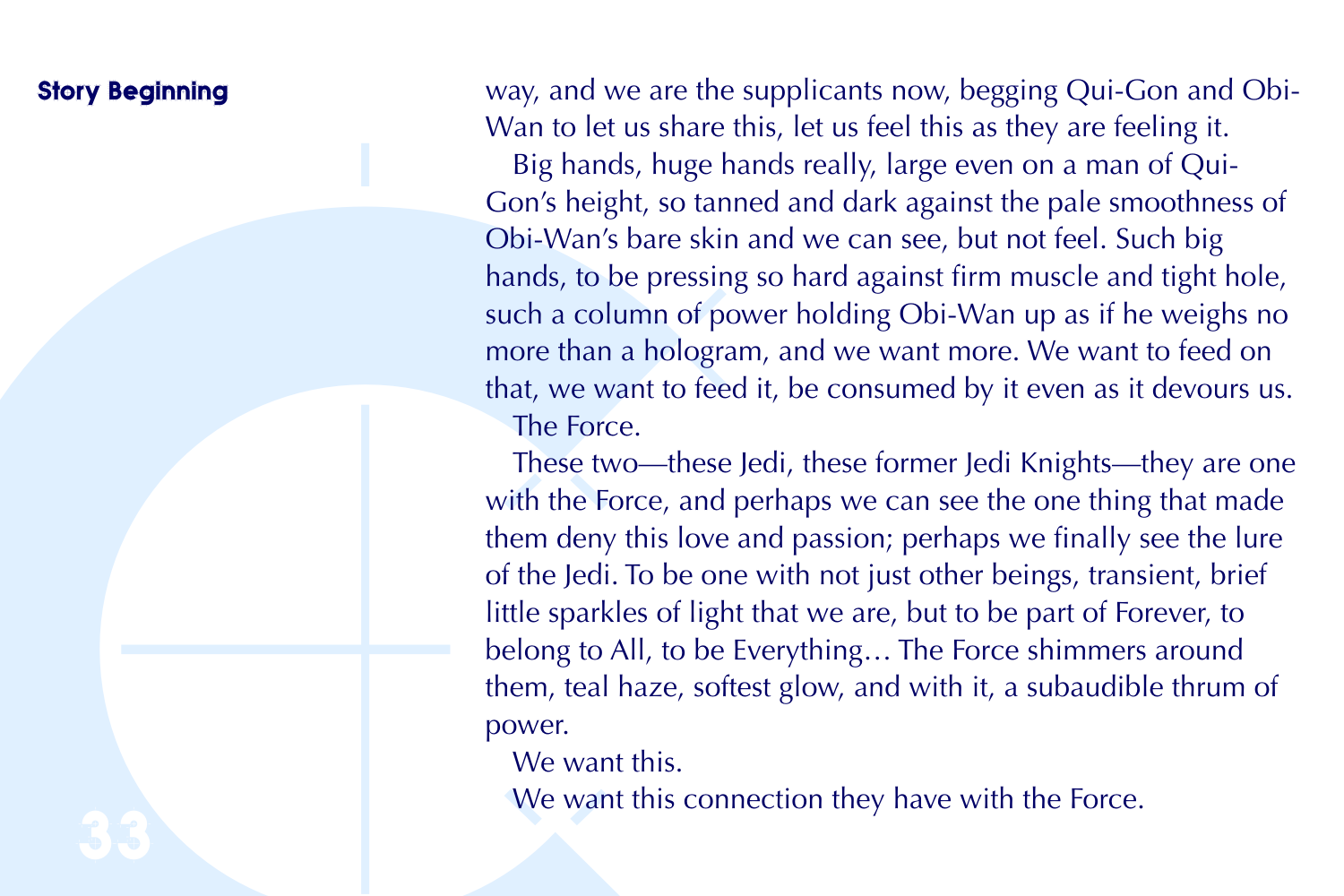**Story Beginning** Instead, they give us their bodies, tongue thrusting into mouth again, and it is Qui-Gon pushing forward, devouring Obi-Wan, and we groan, together, for they have given up any pretense of equality.

Story Beginning<br>
again, and it is Qu<br>
and we groan, tog<br>
equality.<br>
They are unequality.<br>
They are unequality.<br>
They are unequality.<br>
of the other, and the medeled, and of given<br>
be equal.<br>
We can taste the<br>
to us, invitin They are unequal, and they know it, and they feed us that knowledge. They feed us their joy in having one able to take care of the other, and their deep satisfaction in needing, and being needed, and of giving the other power, until they will, one day, be equal.

We can taste their kisses, and feel their skin, for they are opening to us, inviting us in, and we sink into them as if into a warm bath on a cold night.

It is daylight inside them, so bright it burns and hurts us, but we are coddled, by their love for each other, by the care they wrap each other in.

They are One, in a way we can never be, and the pain of that rips through us, tearing us, and we cry, we cry, we scream and rend our skin in this bright burning agony of not being as they are, of being—

They reach to us, balm to our soul.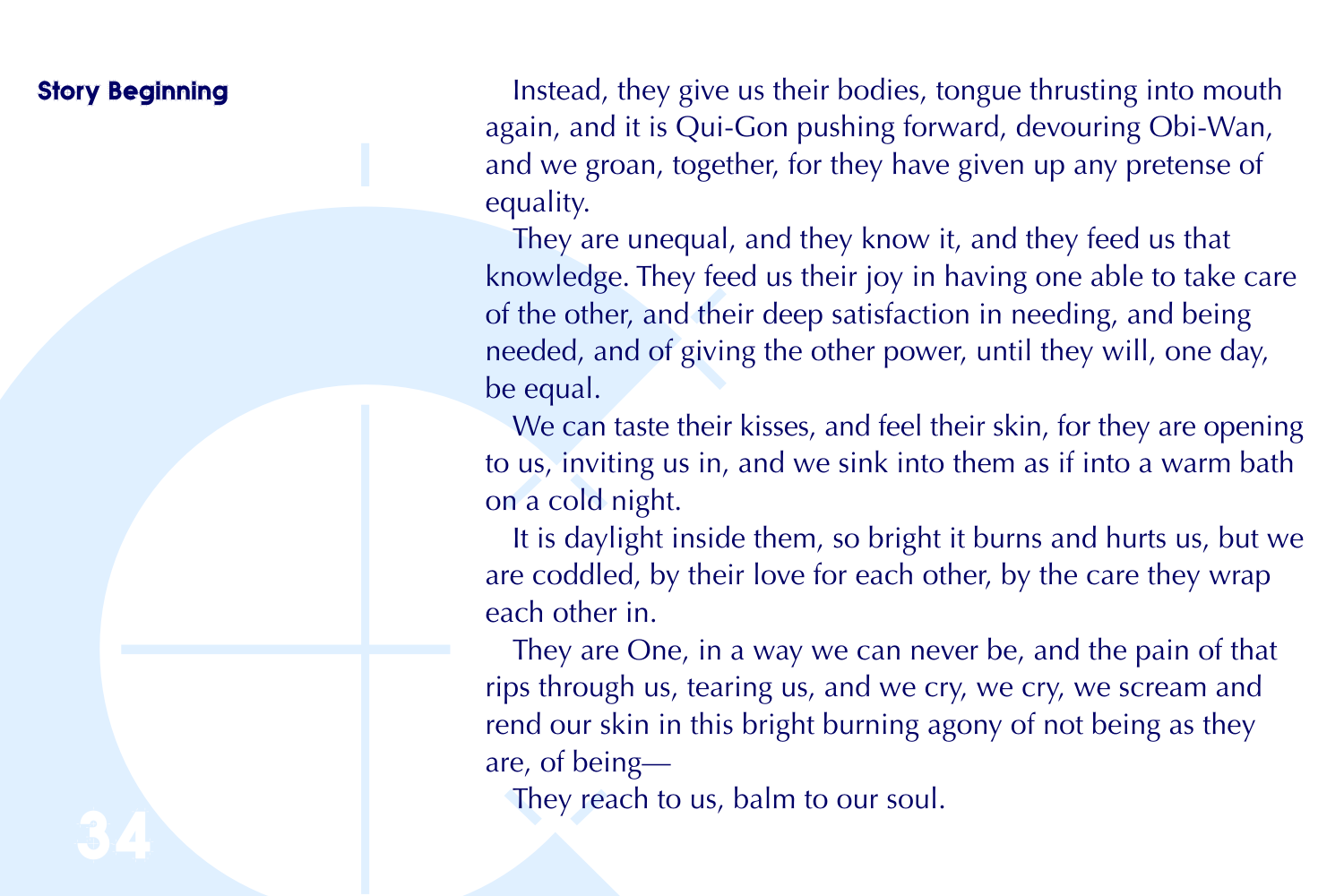**Story Beginning** We are them, and they are us, and we can feel their hearts beating, pulsing the blood through our veins.

> The Force joins them, and now we are enjoined. The Force— Oh, we thought we knew the Force, we thought we tapped the Force, but these two are showing us the Force as they know it. Only…

We have changed them, as they are changing us.

We feel their wonder, as they see the Force through us. No banked flames, no glowing, dying embers turning to ash.

No Dark, no Light, only the Force, as it flows through every living thing in the universe.

We feel them, as their bodies touch, and we run to that, lemmings to a cliff, for the Force is…

Too much, for them, for us.

**Story Beginning**<br>
We are them, an<br>
beating, pulsing the<br>
The Force joins<br> [C](#page-2-0)h, we thought<br>
Force, but these tv<br>
Only...<br>
We have change<br>
We feel their www.<br>
No Dark, no Light<br>
thing in the univer<br>
We feel them, a<br>
mings to We feel their bodies. We feel the roughness of beard and the softness of leg hair. We feel the smoothness of skin and the sharp edges of teeth. We feel the drag of moustache and beard along our cock, we feel the cool air along the dampness left by hot mouth, and we feel that heat slide up us again, prefaced by the tingling caress of facial hair.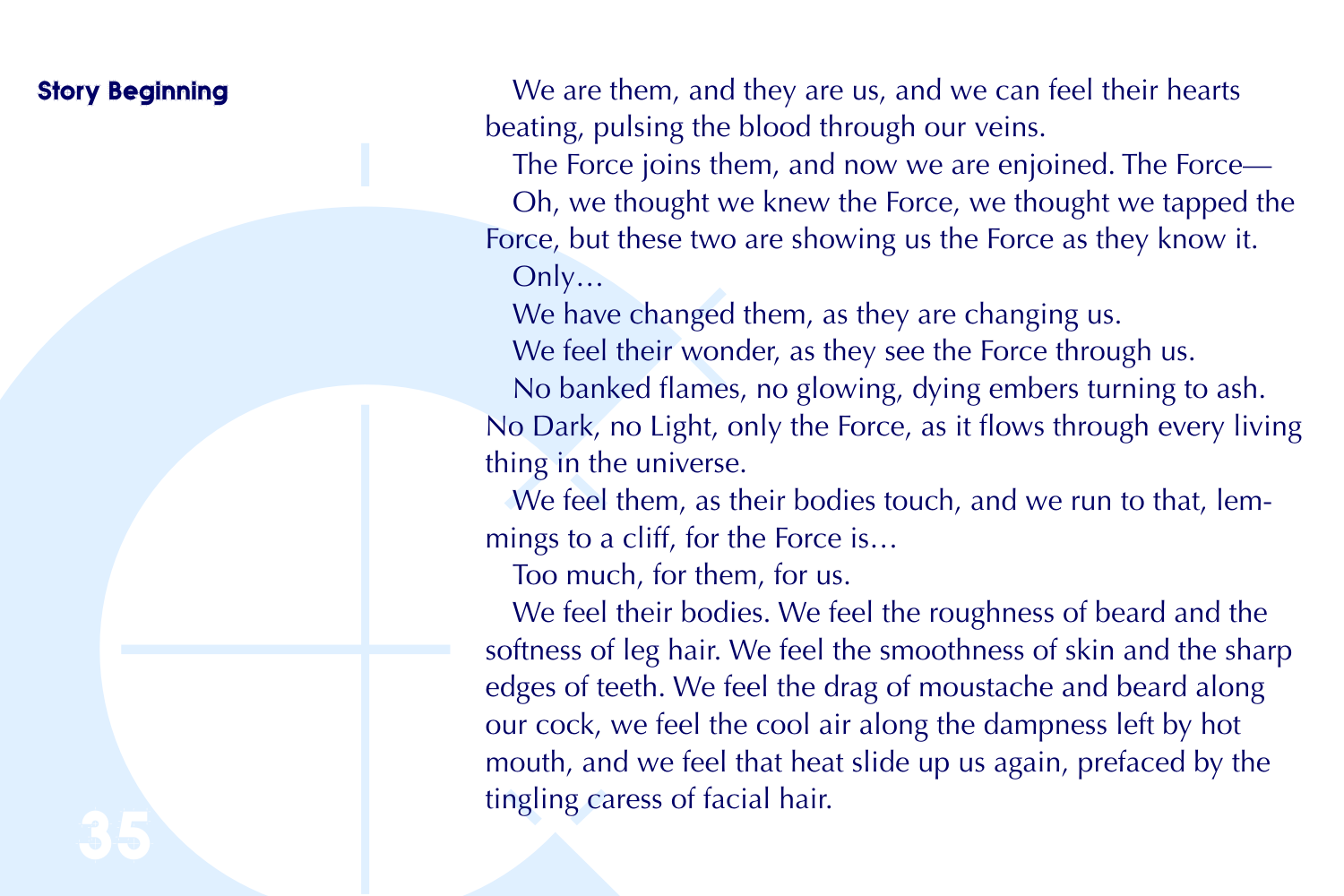**Story Beginning** We feel the press of Force against our skin, and the thrill of power greater than our own. We feel the strength of our master's arms around us, safest haven, greatest risk, purest perfection. We feel the joy of being welcomed into yielding body, and the giddy excitement of being unleashed, and yet held safe, profoundly safe, within the heat of our beloved's body.

We are complete.

They are one.

And we feel that.

They are giving us this, and we take it. We surrender, yielding, yielding, so pliable, bending as Obi-Wan does, opening as Obi-Wan does, giving up everything, as Obi-Wan does.

**Story Beginning**<br>
We feel the pres<br>
power greater that<br>
arms around us, saided the joy of beir<br>
excitement of beir<br>
safe, within the he<br>
We are complete<br>
They are one.<br>
And we feel tha<br>
They are one.<br>
And we feel tha<br>
The We hide nothing from this invading pleasure. We have nothing to hide, for this is love, this is home, this is being seen and known and loved because of all that is revealed, not in spite of hidden shames and dark secrets. We feel Qui-Gon inside us, big and hard, thrusting and owning us, as he owns Obi-Wan.

And we are Obi-Wan, who is inside Qui-Gon, thrusting hot and hard and big, too, into flesh that yields just as sweetly, that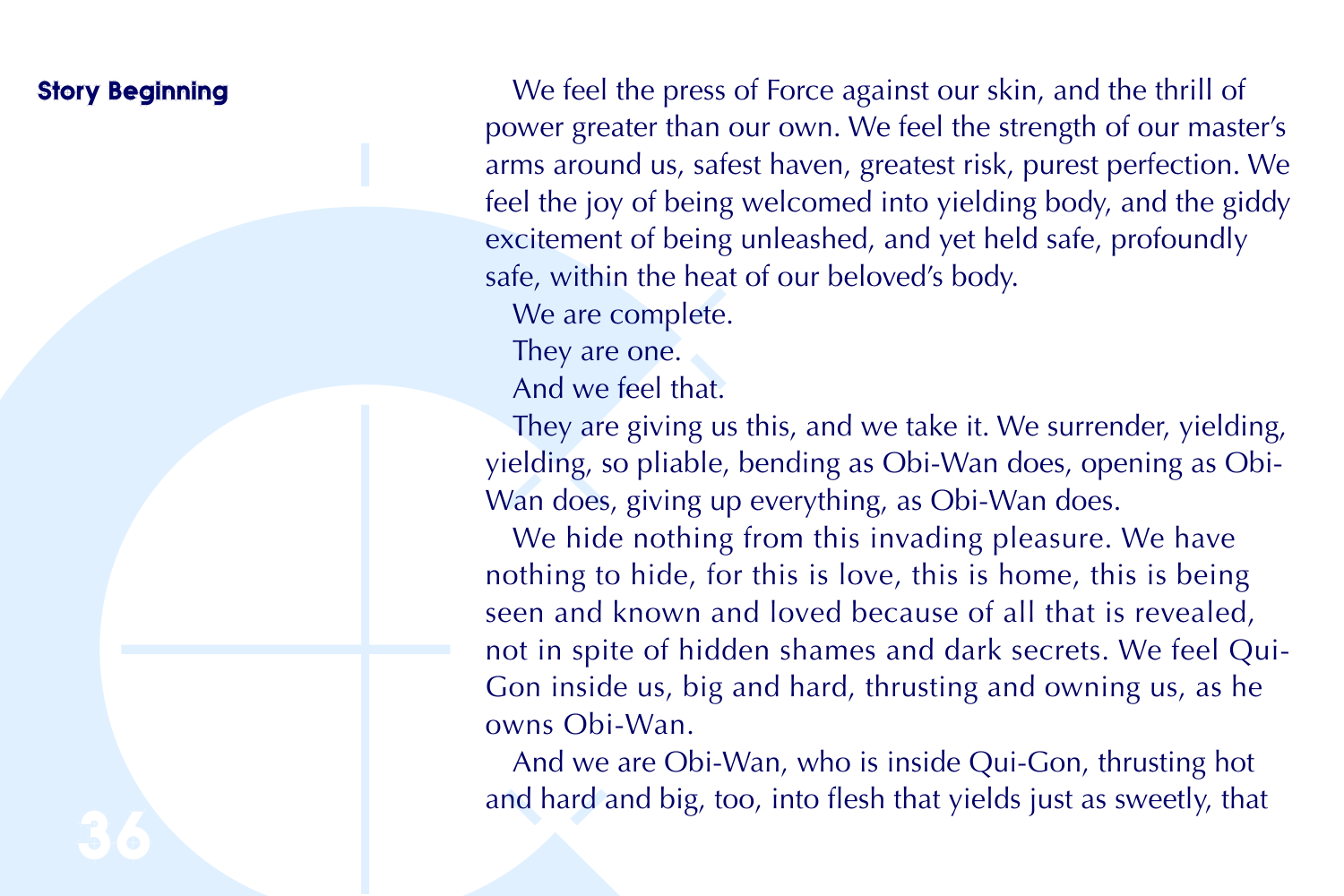**Story Beginning** clings just as tight. We cleave him, and he us, and we cannot see, we cannot watch to see who is entering whom, for all we can do is feel.

**Story Beginning**<br>
clings just as tight<br>
we cannot watch<br>
is feel.<br>
We are spiraling<br>
and their pleasure<br>
them, and they are<br>
pleasure, with the<br>
pleasure, with the<br>
hardness and soft<br>
cu-Gon, and int<br>
We cannot tell,<br>
We We are spiraling upwards, propelled and pushed by the Force and their pleasure. We can feel them, inside us, as we are inside them, and they are inside each other. We are all alive with this pleasure, with the taste of skin and cock and love, with the feel of hardness and softness and heat, with being taken and taking, with the hard, aching thrust into us, and the hard aching thrusts into Qui-Gon, and into Obi-Wan.

We cannot tell, where they begin and we end.

We know only the incandescent joy of physical pleasure transcended into this shimmering, pulsing power of the Force, this manifestation of love.

More, they give us, and more we want. We take, snatching greedily, and they give us more—the touch of fingers to where flesh is stretched around hard cock, the caress of mouth to erect nipple, the lick of tongue against sweat-damped skin, the sting of hand perfect against quivering flesh, the loving press of lips to hungering need.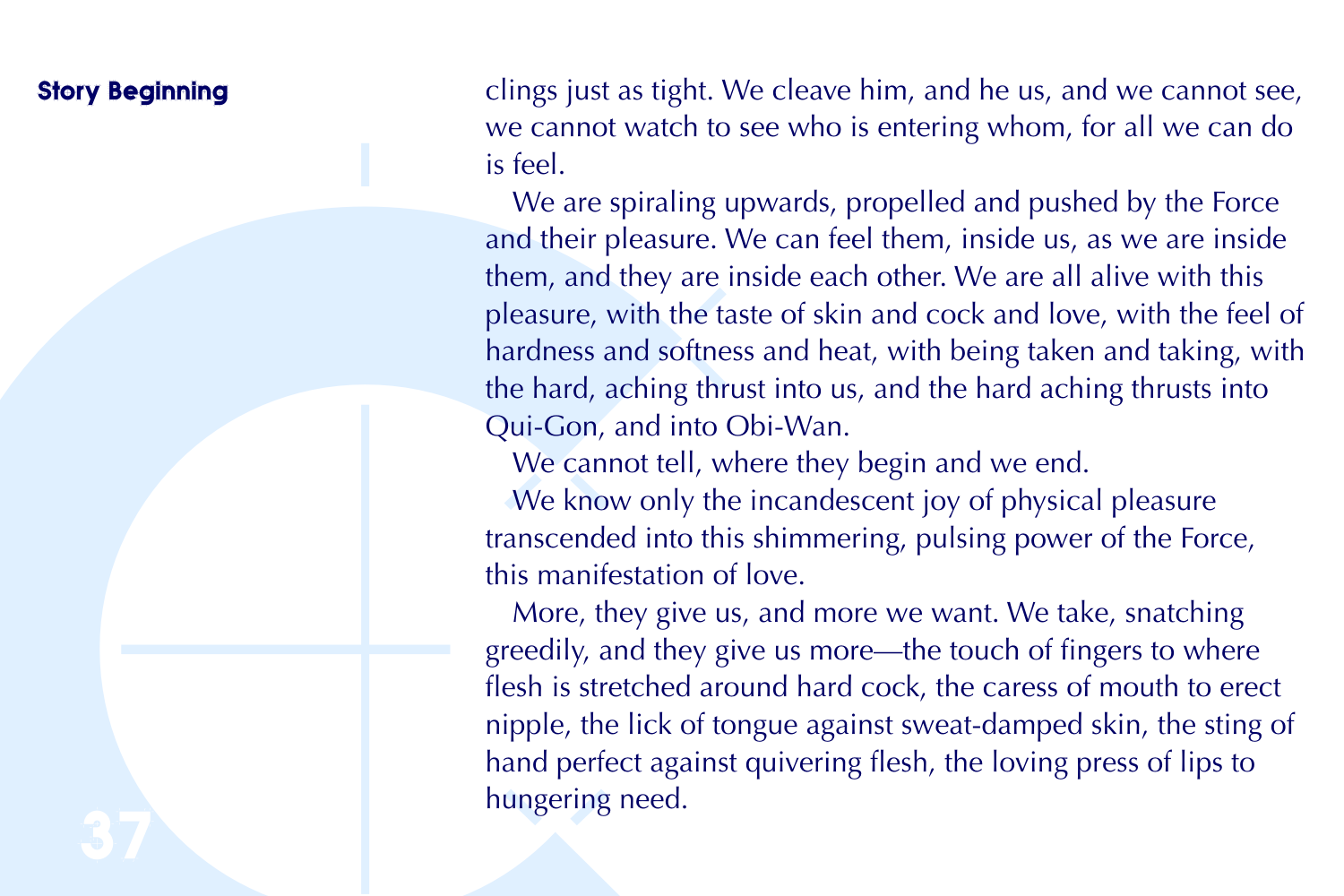Story Beginning<br>
less with the tight<br>
smell. We want—<br>
They want—<br>
Almost—<br>
Almost—<br>
Almost—<br>
There!<br>
There, we are the<br>
Exploding, discover<br>
From the small of the Known<br>
Mown<br>
We know them,<br>
They were Jedi.<br>
They teared w **Story Beginning** We fly with them, soaring on the heat of their passion, breathless with the tightening pleasure of touch and taste and feel and smell. We want— They want— Almost— Almost— There! There, we are there, with them, and they with us— Exploding, dissolving, shattering, made whole, completion, perfection, together, together, together… Known We know them, and they know us. They were Jedi. They feared what lay, unspoken, between them. We have set them free. They smile, and laugh, embarrassed as we watch them uncouple, as they part, sticky and wet, from each other, and we part from our other selves. We smile at them, and each other, and yawn, satiated and tired from the intensity of the sex, and the lingering licks of the Force still dancing through the room.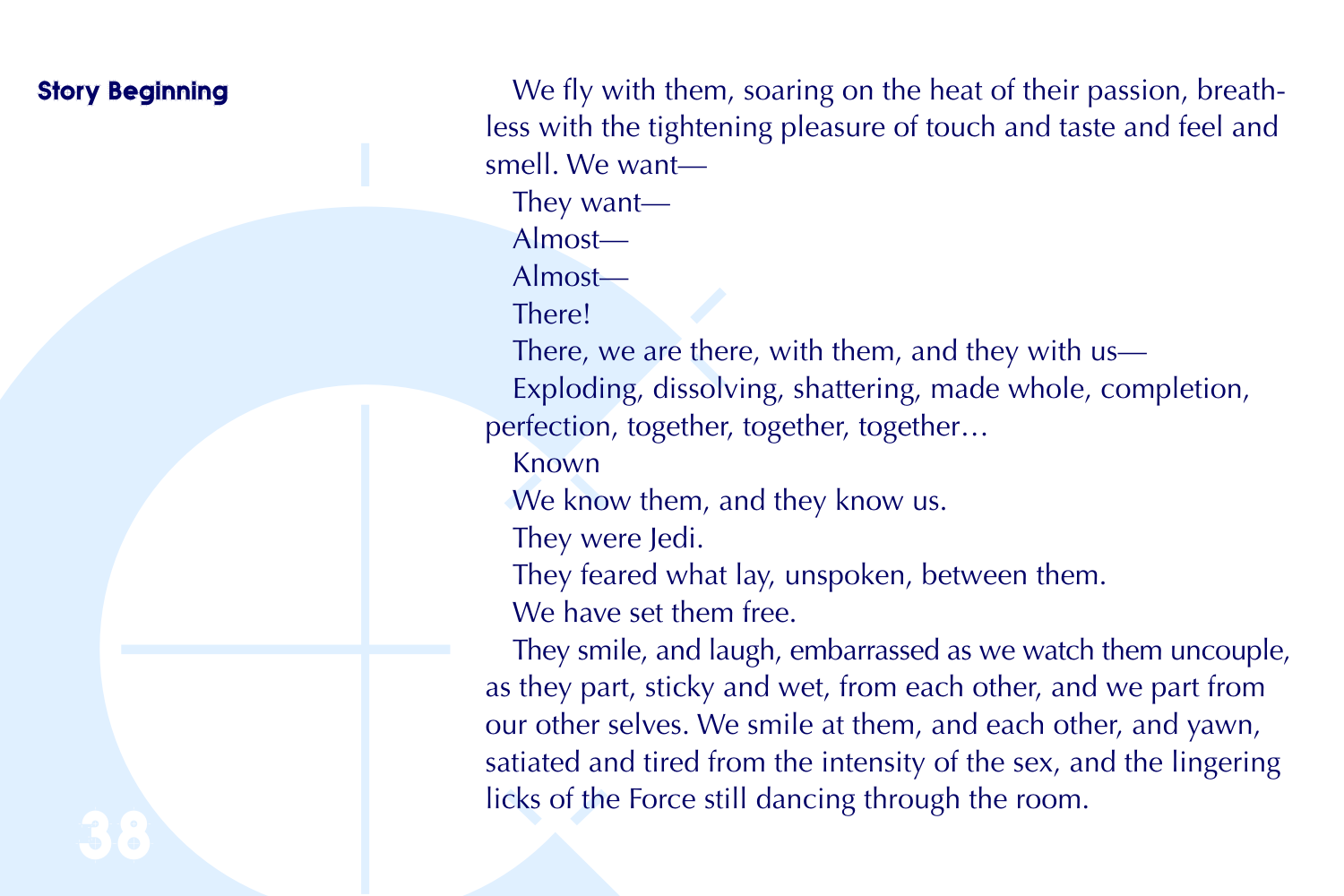Story Beginning<br>they came to us: w<br>to love each other<br>within them, for the<br>added to it, intertween lust their love and lust<br>the wall dust intertweent their love and the more closely to ex<br>They are us, now<br>can feel their re **Story Beginning** We know who they are, these former Jedi, and we know why they came to us: where else could a master and padawan be free to love each other as these two do? We can still feel the bond within them, for they've given up nothing of the old bond, simply added to it, intertwining strands, forged in the fiery crucible of their love and lust.

We have set them free, so they may bind themselves all the more closely to each other.

They are us, now. Sofica is welcoming them with not a kiss—we can feel their recoiling from that, even now, discrete as they are from us once again—but with the touch of her hand to long tangled hair, and to a spiky, sharp spot where a braid hung so recently.

They will be the greatest asset we have ever known, and we welcome them for that. We send them little pulses of gratitude, for them, for their Gifts, for their power. For showing us the Force they control, and for letting us show them the truth of the lies the Jedi have fed them about the Force.

We will have a school at last, for all the children the Jedi don't get. We will have lightsabers, and power over the Force, for now we have two former Jedi to teach us as they were taught to harness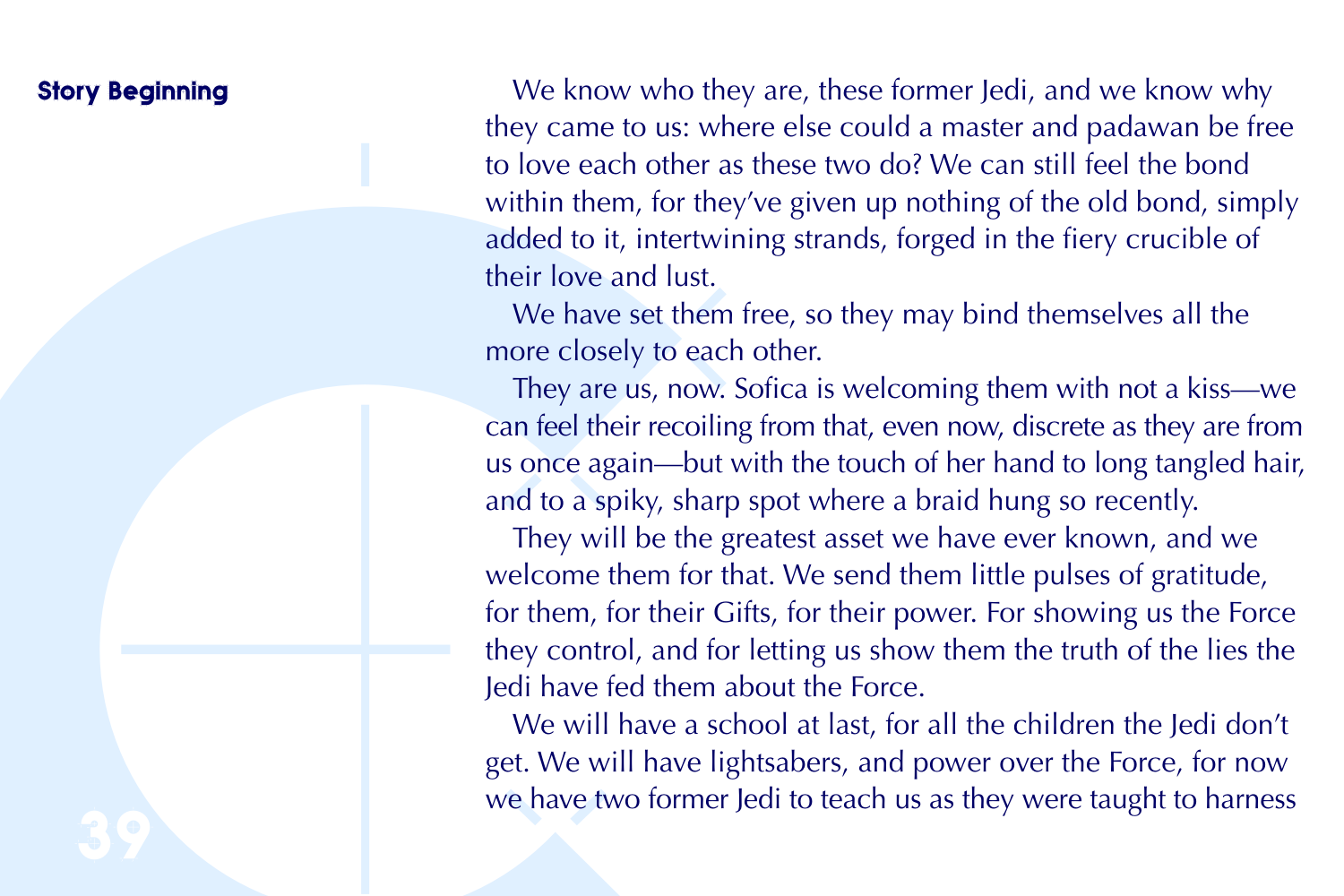**Story Beginning** and use the Force. With their help, we will overturn the oppressors, and we will, at last, set ourselves free.

Story Beginning<br>
and use the Force.<br>
and we will, at las<br>
Oh, yes, we know<br>
forbid unions such<br>
For with the power<br>
warriors behind us<br>
And we will be<br>
If they wanted to<br>
If they wanted to<br>
this.<br>
If they wanted to<br>
Define Oh, yes, we know now: the old Jedi masters were right to forbid unions such as this one between Qui-Gon and Obi-Wan. For with the power of such love, with the power of such bonded warriors behind us, we will be unstoppable.

And we will be free.

If they wanted to save the Galaxy from bloodshed, they had to do this.

If they wanted to get this information back to the authorities who could save lives, they had to do this.

They had to betray these people who thought themselves befriended, and betray the secrets given to them as gifts, even as they had shielded every last one of their own secrets.

Every last one of the secrets they had, officially.

Their own secrets…

Lay naked and bleeding between them.

If they wanted to go back to the Temple as Jedi, they had to forget this.